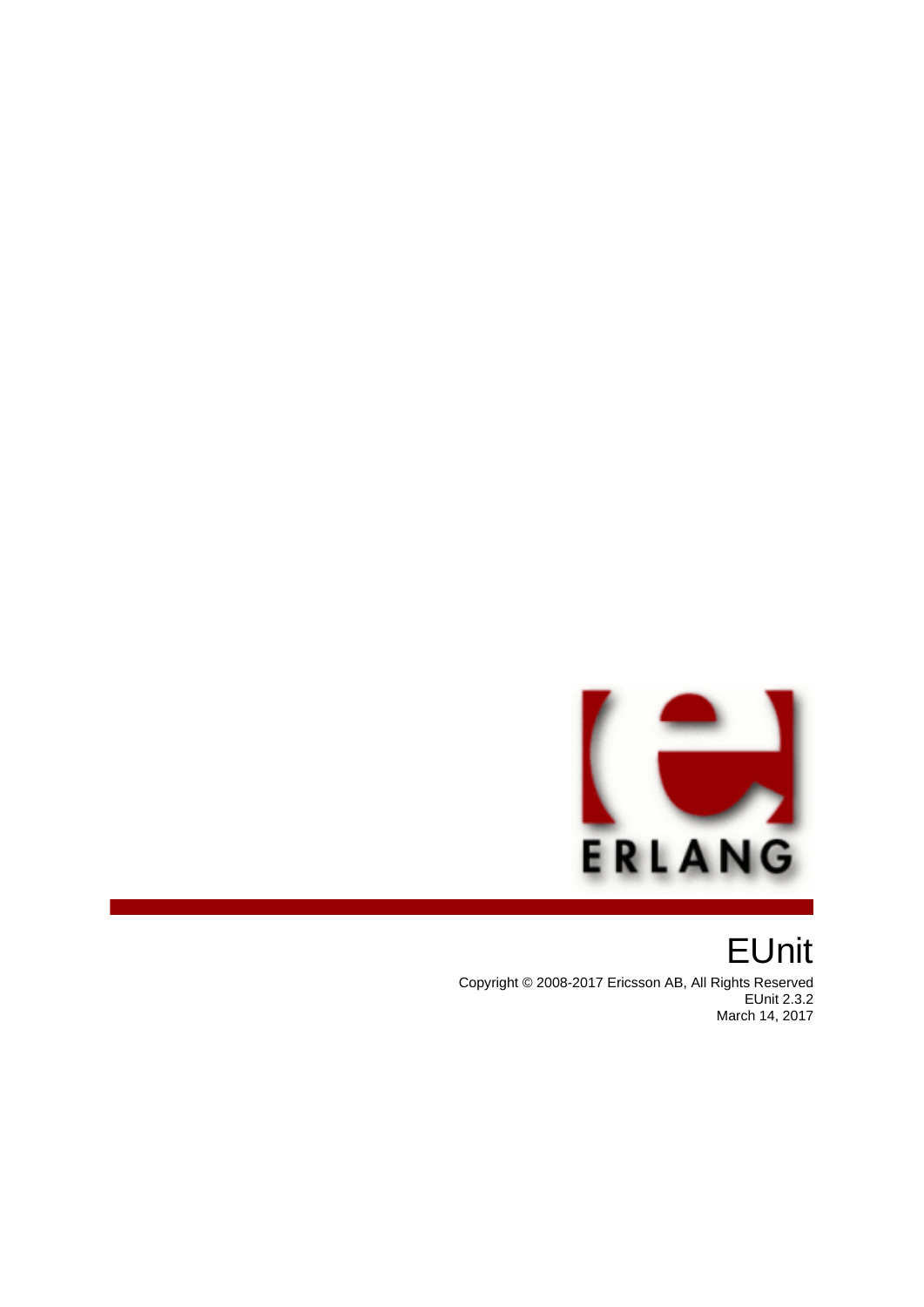#### **Copyright © 2008-2017 Ericsson AB, All Rights Reserved**

Licensed under the Apache License, Version 2.0 (the "License"); you may not use this file except in compliance with the License. You may obtain a copy of the License at http://www.apache.org/licenses/LICENSE-2.0 Unless required by applicable law or agreed to in writing, software distributed under the License is distributed on an "AS IS" BASIS, WITHOUT WARRANTIES OR CONDITIONS OF ANY KIND, either express or implied. See the License for the specific language governing permissions and limitations under the License. The Initial Developer of the Original Code is Ericsson AB. Ericsson AB, All Rights Reserved.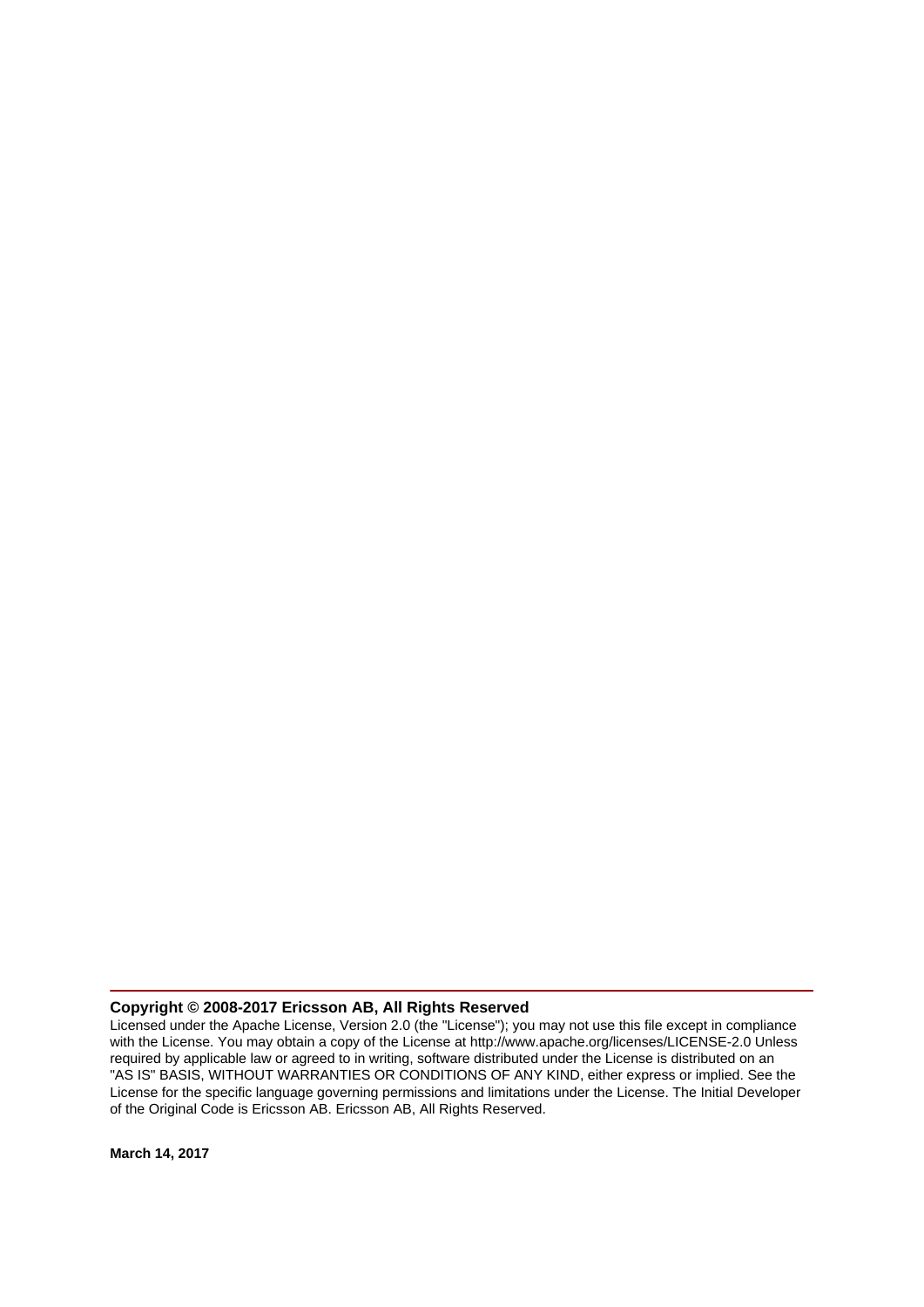Ericsson AB, All Rights Reserved: EUnit | 1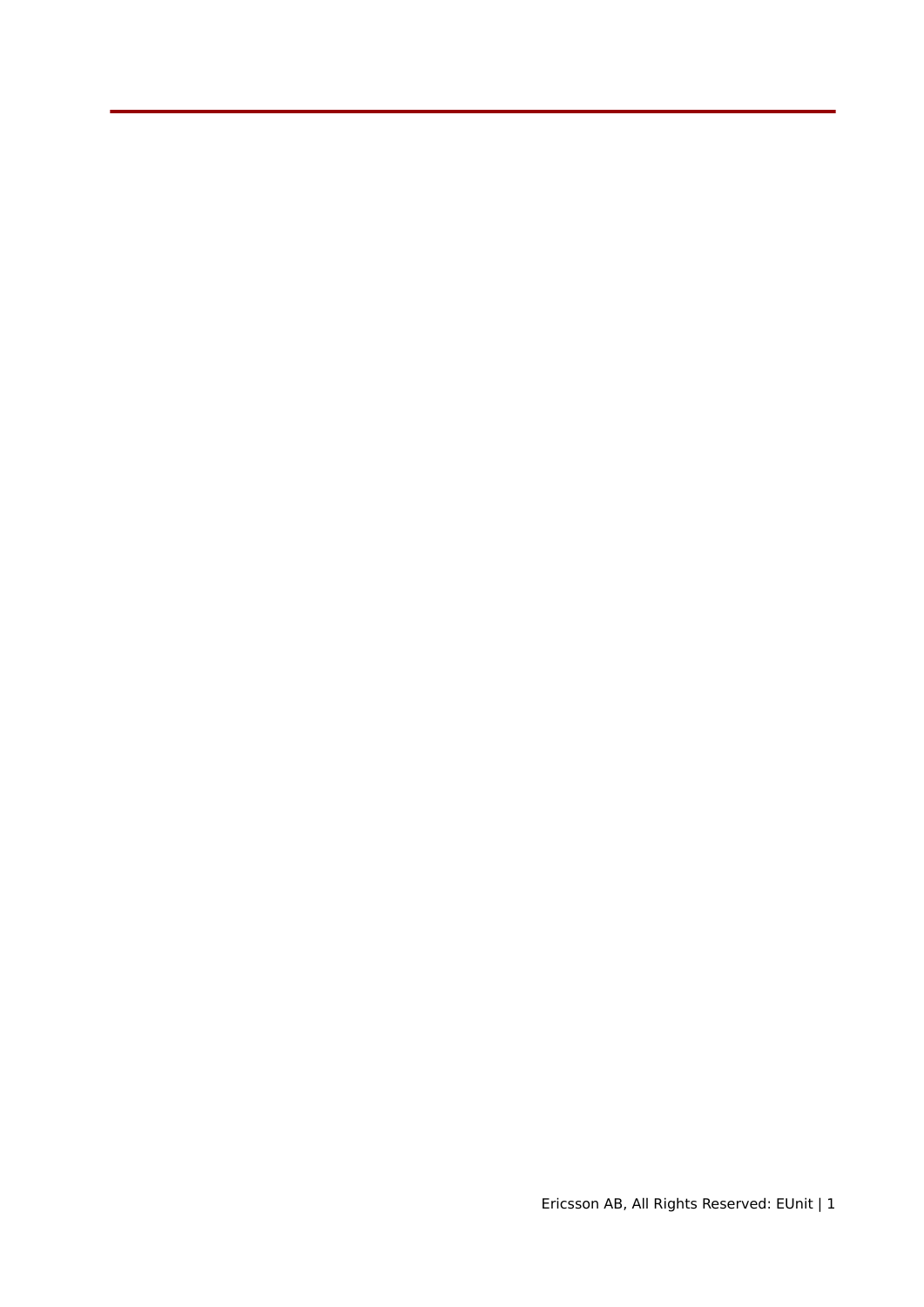# 1 EUnit User's Guide

The **EUnit** application contains modules with support for unit testing.

# 1.1 EUnit - a Lightweight Unit Testing Framework for Erlang

EUnit is a unit testing framework for Erlang. It is very powerful and flexible, is easy to use, and has small syntactical overhead.

- *Unit testing*
- *Terminology*
- *Getting started*
- *EUnit macros*
- *EUnit test representation*

EUnit builds on ideas from the family of unit testing frameworks for Object Oriented languages that originated with JUnit by Beck and Gamma (and Beck's previous framework SUnit for Smalltalk). However, EUnit uses techniques more adapted to functional and concurrent programming, and is typically less verbose than its relatives.

Although EUnit uses many preprocessor macros, they have been designed to be as nonintrusive as possible, and should not cause conflicts with existing code. Adding EUnit tests to a module should thus not normally require changing existing code. Furthermore, tests that only exercise the exported functions of a module can always be placed in a completely separate module, avoiding any conflicts entirely.

# 1.1.1 Unit testing

Unit Testing is testing of individual program "units" in relative isolation. There is no particular size requirement: a unit can be a function, a module, a process, or even a whole application, but the most typical testing units are individual functions or modules. In order to test a unit, you specify a set of individual tests, set up the smallest necessary environment for being able to run those tests (often, you don't need to do any setup at all), you run the tests and collect the results, and finally you do any necessary cleanup so that the test can be run again later. A Unit Testing Framework tries to help you in each stage of this process, so that it is easy to write tests, easy to run them, and easy to see which tests failed (so you can fix the bugs).

# Advantages of unit testing

Reduces the risks of changing the program

Most programs will be modified during their lifetime: bugs will be fixed, features will be added, optimizations may become necessary, or the code will need to be refactored or cleaned up in other ways to make it easier to work with. But every change to a working program is a risk of introducing new bugs - or reintroducing bugs that had previously been fixed. Having a set of unit tests that you can run with very little effort makes it easy to know that the code still works as it should (this use is called **regression testing**; see *Terminology*). This goes a long way to reduce the resistance to changing and refactoring code.

Helps guide and speed up the development process

By focusing on getting the code to pass the tests, the programmer can become more productive, not overspecify or get lost in premature optimizations, and create code that is correct from the very beginning (so-called **testdriven development**; see *Terminology*).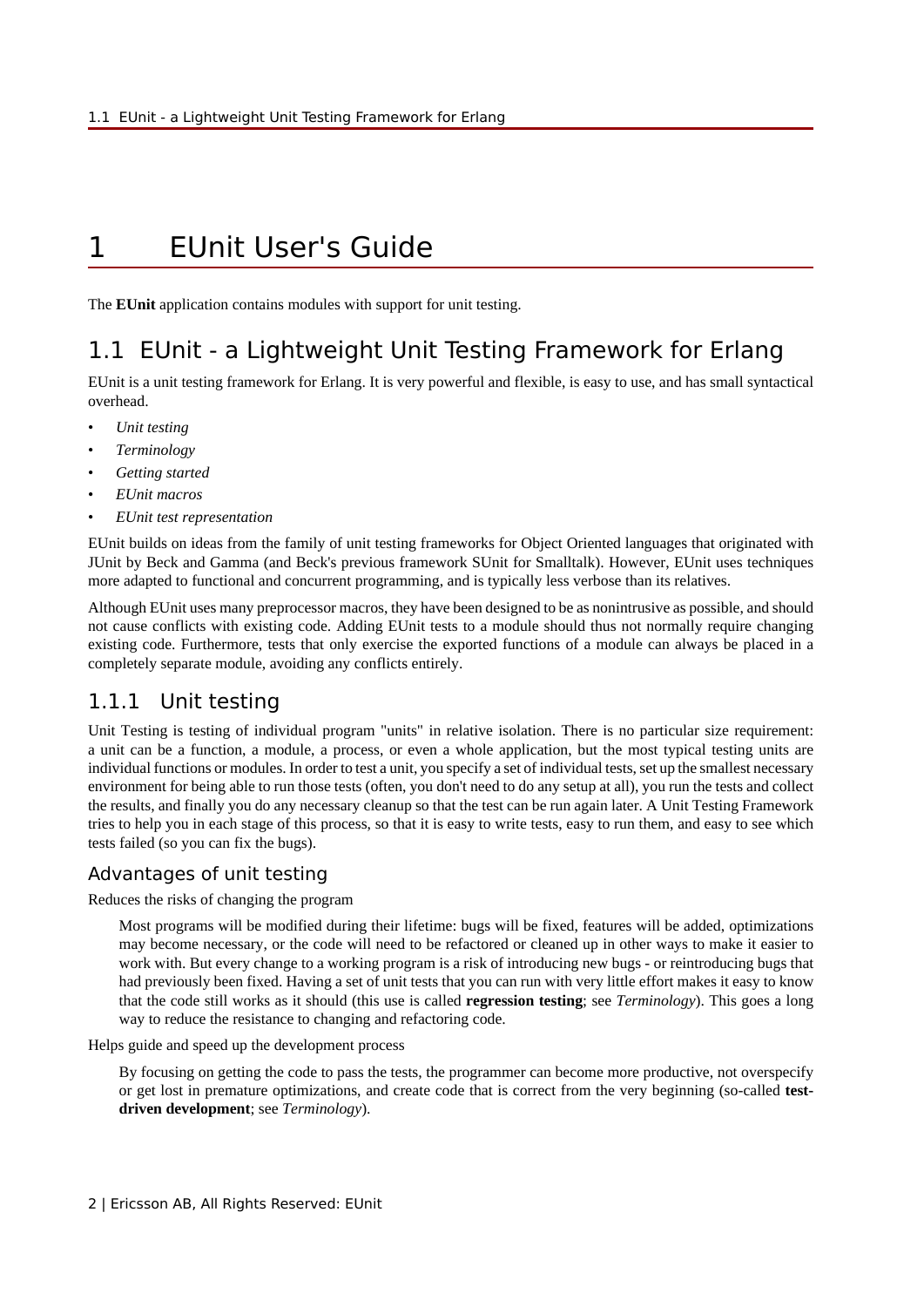Helps separate interface from implementation

When writing tests, the programmer may discover dependencies (in order to get the tests to run) that ought not to be there, and which need to be abstracted away to get a cleaner design. This helps eliminate bad dependencies before they spread throughout the code.

#### Makes component integration easier

By testing in a bottom-up fashion, beginning with the smallest program units and creating a confidence in that they work as they should, it becomes easier to test that a higher-level component, consisting of several such units, also behaves according to specification (known as **integration testing**; see *Terminology*).

#### Is self-documenting

The tests can be read as documentation, typically showing both examples of correct and incorrect usage, along with the expected consequences.

# 1.1.2 Terminology

Unit testing

Testing that a program unit behaves as it is supposed to do (in itself), according to its specifications. Unit tests have an important function as regression tests, when the program later is modified for some reason, since they check that the program still behaves according to specification.

#### Regression testing

Running a set of tests after making changes to a program, to check that the program behaves as it did before the changes (except, of course, for any intentional changes in behaviour). Unit tests are important as regression tests, but regression testing can involve more than just unit testing, and may also test behaviour that might not be part of the normal specification (such as bug-for-bug-compatibility).

#### Integration testing

Testing that a number of individually developed program units (assumed to already have been separately unit tested) work together as expected. Depending on the system being developed, integration testing may be as simple as "just another level of unit testing", but might also involve other kinds of tests (compare **system testing**).

#### System testing

Testing that a complete system behaves according to its specification. Specifically, system testing should not require knowing any details about the implementation. It typically involves testing many different aspects of the system behaviour apart from the basic functionality, such as performance, usability, and reliability.

#### Test-driven development

A program development technique where you continuously write tests **before** you implement the code that is supposed to pass those tests. This can help you focus on solving the right problems, and not make a more complicated implementation than necessary, by letting the unit tests determine when a program is "done": if it fulfils its specifications, there is no need to keep adding functionality.

#### Mock object

Sometimes, testing some unit A (e.g., a function) requires that it collaborates somehow with some other unit B (perhaps being passed as an argument, or by reference) - but B has not been implemented yet. A "mock object" an object which, for the purposes of testing A, looks and behaves like a real B - might then be used instead. (This is of course only useful if it would be significantly more work to implement a real B than to create a mock object.)

#### Test case

A single, well-defined test, that somehow can be uniquely identified. When executed, the test case either **passes** or **fails**; the test report should identify exactly which test cases failed.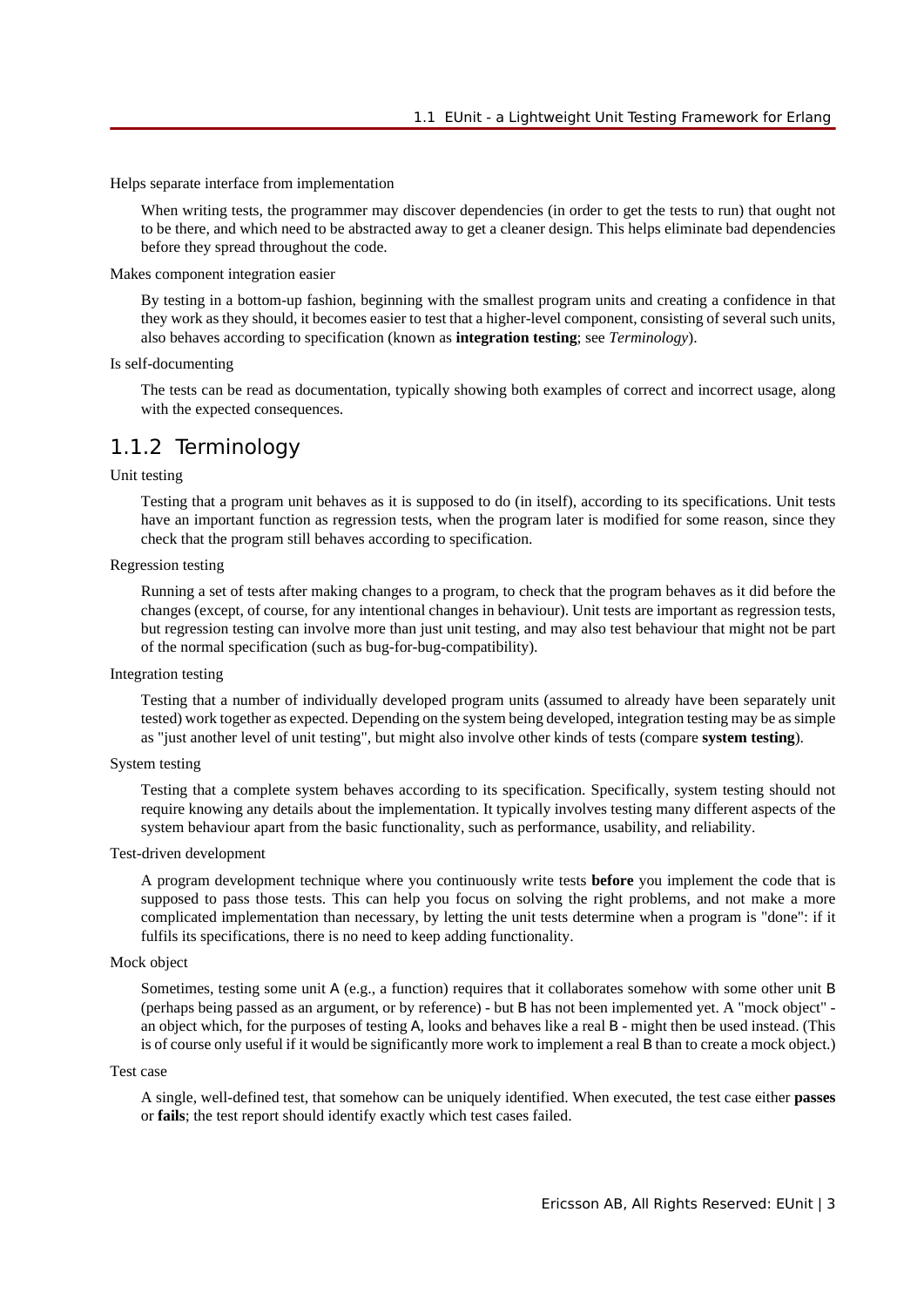Test suite

A collection of test cases, generally with a specific, common target for testing, such as a single function, module, or subsystem. A test suite may also be recursively composed by smaller test suites.

# 1.1.3 Getting started

- *Including the EUnit header file*
- *Writing simple test functions*
- *Running EUnit*
- *Writing test generating functions*
- *An example*
- *Disabling testing*
- *Avoiding compile-time dependency on EUnit*

# Including the EUnit header file

The simplest way to use EUnit in an Erlang module is to add the following line at the beginning of the module (after the -module declaration, but before any function definitions):

-include lib("eunit/include/eunit.hrl").

This will have the following effect:

- Creates an exported function test() (unless testing is turned off, and the module does not already contain a test() function), that can be used to run all the unit tests defined in the module
- Causes all functions whose names match ...  $test()$  or ...  $test()$  to be automatically exported from the module (unless testing is turned off, or the EUNIT\_NOAUTO macro is defined)
- Makes all the preprocessor macros of EUnit available, to help writing tests

**Note:** For  $-\text{include}$  lib(...) to work, the Erlang module search path **must** contain a directory whose name ends in eunit/ebin (pointing to the ebin subdirectory of the EUnit installation directory). If EUnit is installed as lib/eunit under your Erlang/OTP system directory, its ebin subdirectory will be automatically added to the search path when Erlang starts. Otherwise, you need to add the directory explicitly, by passing a -pa flag to the erl or erlc command. For example, a Makefile could contain the following action for compiling .erl files:

erlc -pa "path/to/eunit/ebin" \$(ERL\_COMPILE\_FLAGS) -o\$(EBIN) \$<

or if you want Eunit to always be available when you run Erlang interactively, you can add a line like the following to your \$HOME/.erlang file:

code:add\_path("/path/to/eunit/ebin").

# Writing simple test functions

The EUnit framework makes it extremely easy to write unit tests in Erlang. There are a few different ways of writing them, though, so we start with the simplest:

A function with a name ending in ...\_test() is recognized by EUnit as a simple test function - it takes no arguments, and its execution either succeeds (returning some arbitrary value that EUnit will throw away), or fails by throwing an exception of some kind (or by not terminating, in which case it will be aborted after a while).

An example of a simple test function could be the following: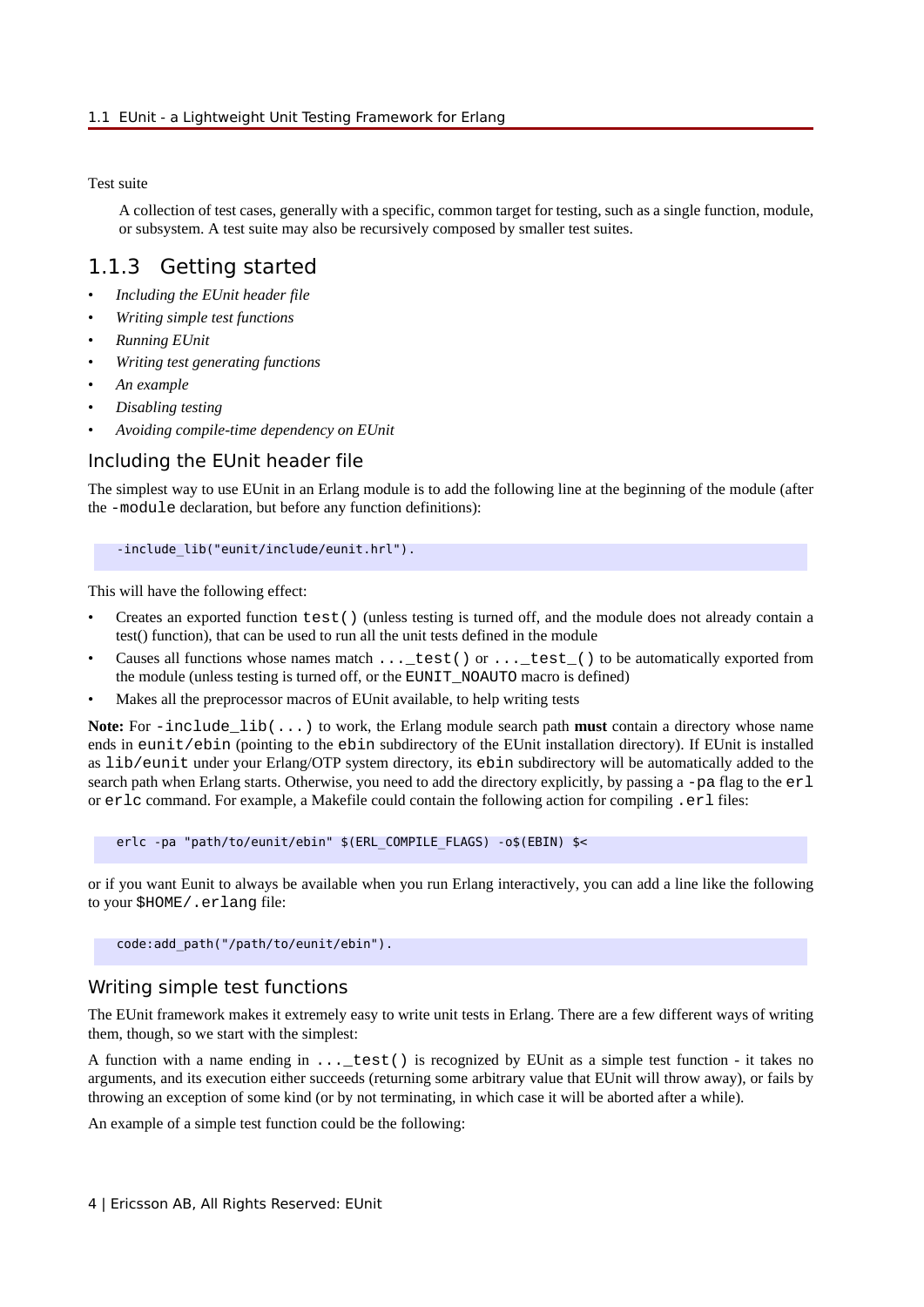```
reverse test() -> lists:reverse([1,2,3]).
```
This just tests that the function lists: reverse (List) does not crash when List is  $[1, 2, 3]$ . It is not a great test, but many people write simple functions like this one to test the basic functionality of their code, and those tests can be used directly by EUnit, without changes, as long as their function names match.

**Use exceptions to signal failure** To write more interesting tests, we need to make them crash (throw an exception) when they don't get the result they expect. A simple way of doing this is to use pattern matching with =, as in the following examples:

```
 reverse_nil_test() -> [] = lists:reverse([]).
 reverse_one_test() -> [1] = lists:reverse([1]).
  reverse_two_test() \rightarrow [2,1] = lists:reverse([1,2]).
```
If there was some bug in lists: $reverse/1$  that made it return something other than [2,1] when it got [1,2] as input, then the last test above would throw a badmatch error. The first two (we assume they do not get a badmatch) would simply return [] and [1], respectively, so both succeed. (Note that EUnit is not psychic: if you write a test that returns a value, even if it is the wrong value, EUnit will consider it a success. You must make sure that the test is written so that it causes a crash if the result is not what it should be.)

**Using assert macros** If you want to use Boolean operators for your tests, the assert macro comes in handy (see *EUnit macros* for details):

 $length_test() -> ? assert(length([1,2,3]) == 3).$ 

The ?assert(Expression) macro will evaluate Expression, and if that does not evaluate to true, it will throw an exception; otherwise it just returns ok. In the above example, the test will thus fail if the call to length does not return 3.

# Running EUnit

If you have added the declaration -include\_lib("eunit/include/eunit.hrl") to your module, as described above, you only need to compile the module, and run the automatically exported function test(). For example, if your module was named m, then calling  $m: \text{test}($ ) will run EUnit on all the tests defined in the module. You do not need to write  $-\epsilon x$  port declarations for the test functions. This is all done by magic.

You can also use the function *eunit:test/1* to run arbitrary tests, for example to try out some more advanced test descriptors (see *EUnit test representation*). For example, running eunit: test(m) does the same thing as the autogenerated function  $m:test($ , while eunit:test({inparallel,  $m$ }) runs the same test cases but executes them all in parallel.

#### **Putting tests in separate modules**

If you want to separate your test code from your normal code (at least for testing the exported functions), you can simply write the test functions in a module named  $m$  tests (note: not  $m$  test), if your module is named m. Then, whenever you ask EUnit to test the module m, it will also look for the module m\_tests and run those tests as well. See ModuleName in the section *Primitives* for details.

#### **EUnit captures standard output**

If your test code writes to the standard output, you may be surprised to see that the text does not appear on the console when the tests are running. This is because EUnit captures all standard output from test functions (this also includes setup and cleanup functions, but not generator functions), so that it can be included in the test report if errors occur. To bypass EUnit and print text directly to the console while testing, you can write to the user output stream, as in io:format(user, "~w", [Term]). The recommended way of doing this is to use the EUnit *Debugging macros*, which make it much simpler.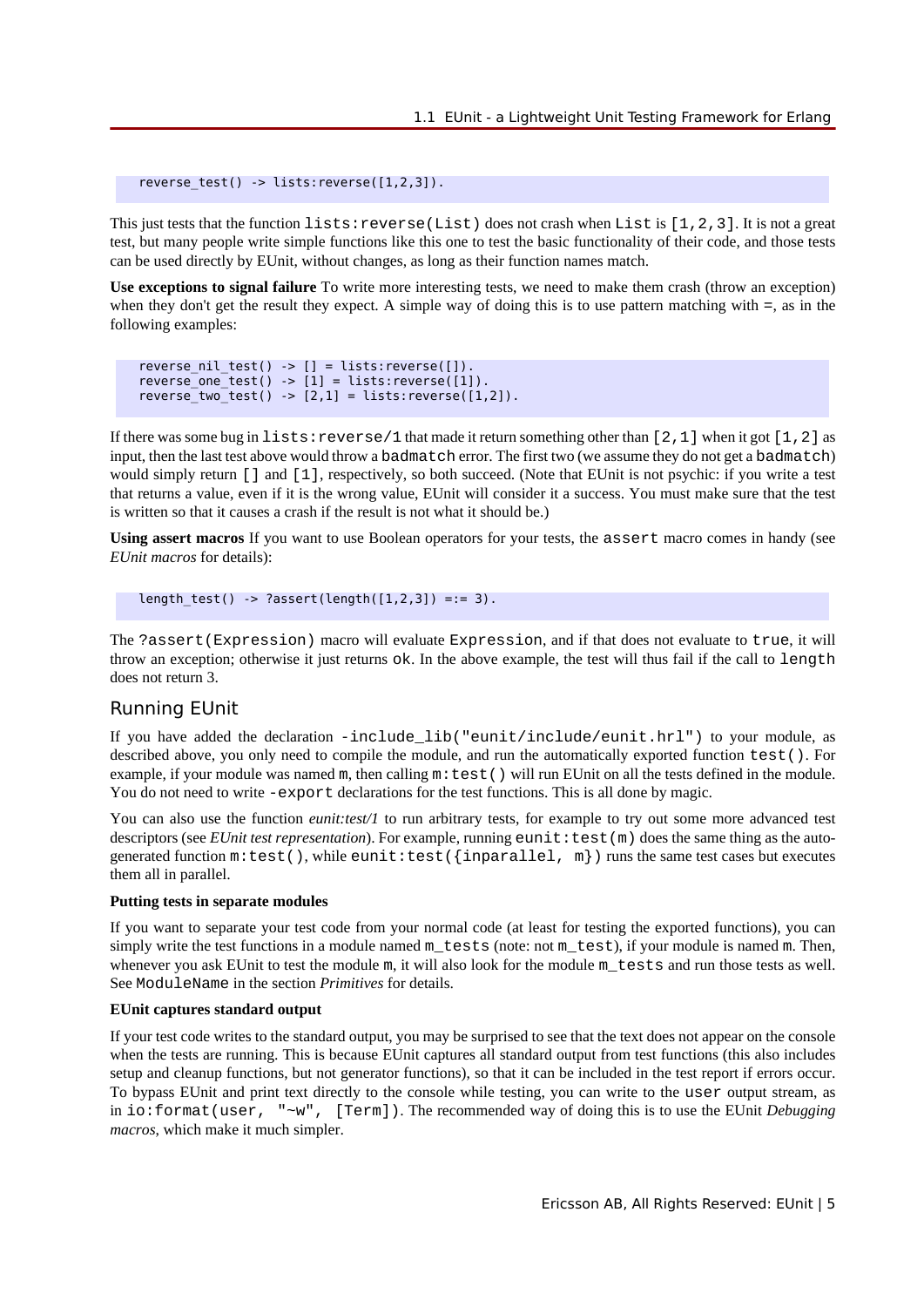## Writing test generating functions

A drawback of simple test functions is that you must write a separate function (with a separate name) for each test case. A more compact way of writing tests (and much more flexible, as we shall see), is to write functions that **return** tests, instead of **being** tests.

A function with a name ending in ...\_test\_() (note the final underscore) is recognized by EUnit as a **test generator** function. Test generators return a **representation** of a **set of tests** to be executed by EUnit.

**Representing a test as data** The most basic representation of a test is a single fun-expression that takes no arguments. For example, the following test generator:

```
 basic_test_() ->
    fun () -> ?assert(1 + 1 == 2) end.
```
will have the same effect as the following simple test:

```
simple test() \rightarrow?assert(1 + 1 == 2).
```
(in fact, EUnit will handle all simple tests just like it handles fun-expressions: it will put them in a list, and run them one by one).

**Using macros to write tests** To make tests more compact and readable, as well as automatically add information about the line number in the source code where a test occurred (and reduce the number of characters you have to type), you can use the test macro (note the initial underscore character), like this:

```
basic test () ->
   ? test(?assert(1 + 1 == 2)).
```
The \_test macro takes any expression (the "body") as argument, and places it within a fun-expression (along with some extra information). The body can be any kind of test expression, just like the body of a simple test function.

**Underscore-prefixed macros create test objects** But this example can be made even shorter! Most test macros, such as the family of assert macros, have a corresponding form with an initial underscore character, which automatically adds a ? test( $\dots$ ) wrapper. The above example can then simply be written:

```
basic test () ->
    ?_assert(1 + 1 == 2).
```
which has exactly the same meaning (note the \_assert instead of assert). You can think of the initial underscore as signalling **test object**.

# An example

Sometimes, an example says more than a thousand words. The following small Erlang module shows how EUnit can be used in practice.

```
 -module(fib).
 -export([fib/1]).
 -include_lib("eunit/include/eunit.hrl").
fib(0) -> 1;
fib(1) -> 1;
fib(N) when N > 1 -> fib(N-1) + fib(N-2).
```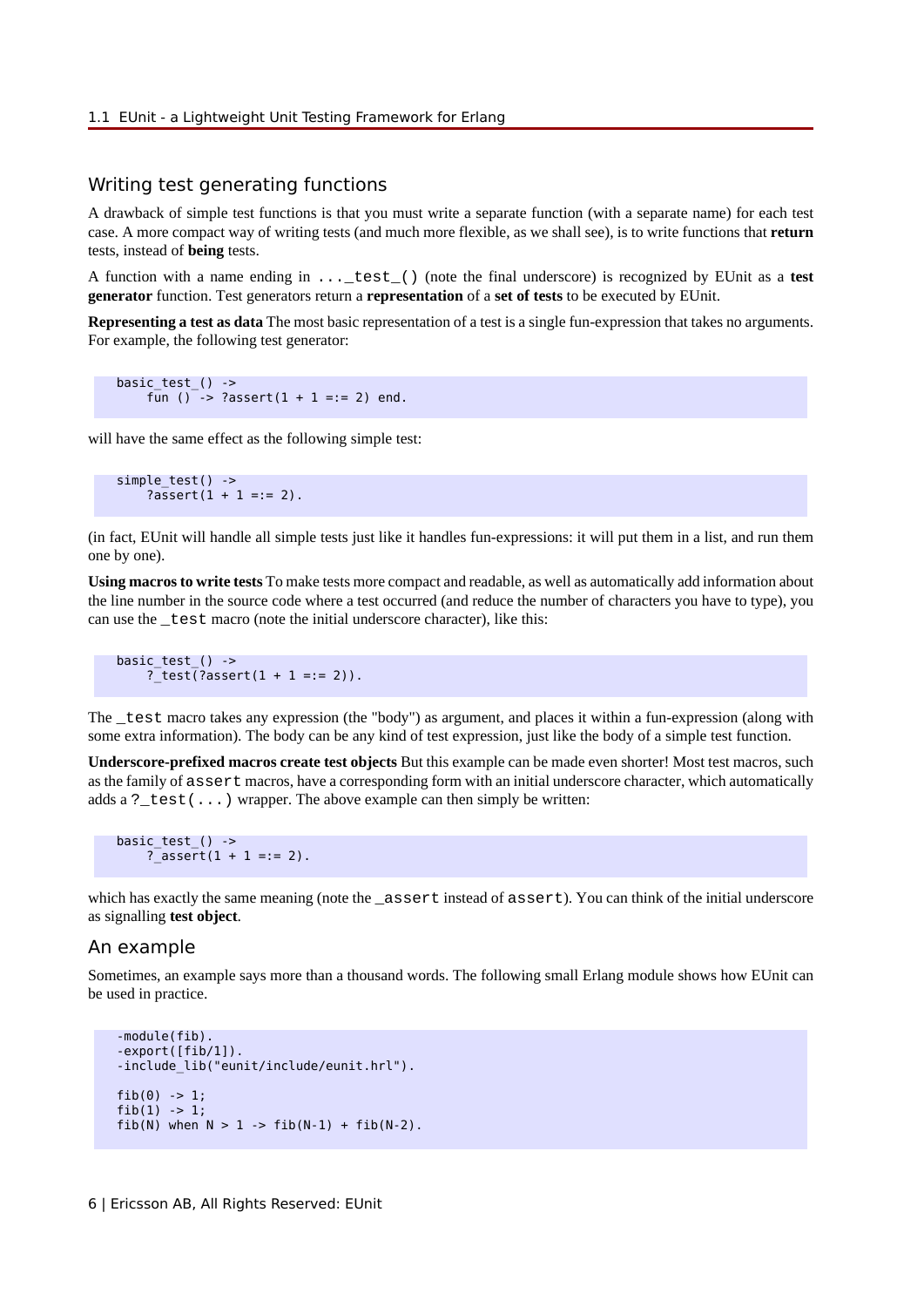```
fib test () ->
      [? assert(fib(0) =:= 1),
?_assert(tib(1) == 1),
? _assert(fib(2) =:= 2),
?_assert(fib(3) =:= 3),
? \bar{a}ssert(fib(4) =:= 5),
?_assert(fib(5) =:= 8),
? assertException(error, function clause, fib(-1)),
 ?_assert(fib(31) =:= 2178309)
       ].
```
(Author's note: When I first wrote this example, I happened to write a  $*$  instead of  $+$  in the fib function. Of course, this showed up immediately when I ran the tests.)

See *EUnit test representation* for a full list of all the ways you can specify test sets in EUnit.

## Disabling testing

Testing can be turned off by defining the NOTEST macro when compiling, for example as an option to erlc, as in:

erlc -DNOTEST my\_module.erl

or by adding a macro definition to the code, **before the EUnit header file is included**:

```
 -define(NOTEST, 1).
```
(the value is not important, but should typically be 1 or true). Note that unless the EUNIT\_NOAUTO macro is defined, disabling testing will also automatically strip all test functions from the code, except for any that are explicitly declared as exported.

For instance, to use EUnit in your application, but with testing turned off by default, put the following lines in a header file:

```
 -define(NOTEST, true).
-include lib("eunit/include/eunit.hrl").
```
and then make sure that every module of your application includes that header file. This means that you have a only a single place to modify in order to change the default setting for testing. To override the NOTEST setting without modifying the code, you can define TEST in a compiler option, like this:

erlc -DTEST my\_module.erl

See *Compilation control macros* for details about these macros.

## Avoiding compile-time dependency on EUnit

If you are distributing the source code for your application for other people to compile and run, you probably want to ensure that the code compiles even if EUnit is not available. Like the example in the previous section, you can put the following lines in a common header file:

```
 -ifdef(TEST).
 -include_lib("eunit/include/eunit.hrl").
 -endif.
```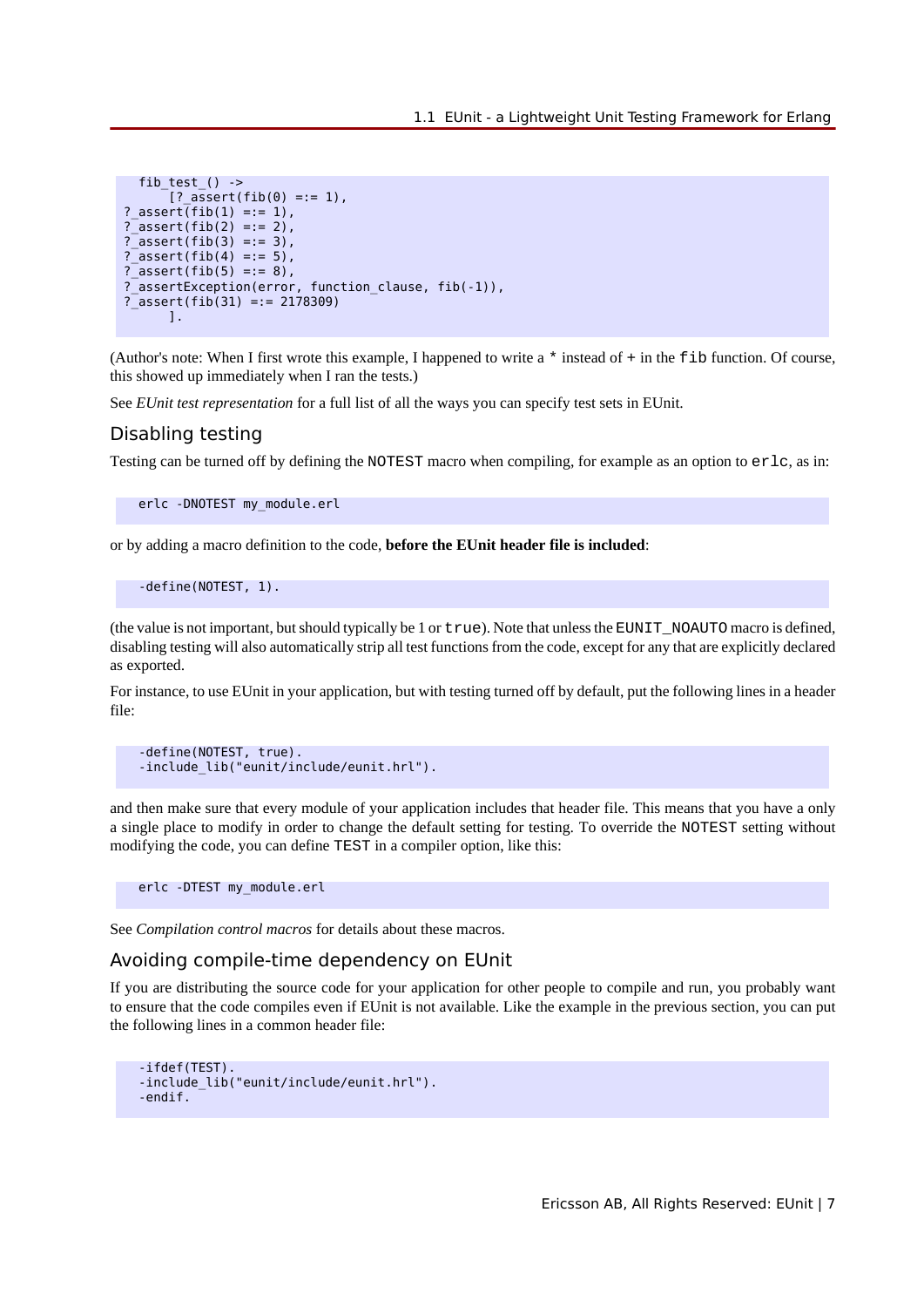and, of course, also make sure that you place all test code that uses EUnit macros within -ifdef(TEST) or ifdef(EUNIT) sections.

# 1.1.4 EUnit macros

Although all the functionality of EUnit is available even without the use of preprocessor macros, the EUnit header file defines a number of such macros in order to make it as easy as possible to write unit tests as compactly as possible and without getting too many details in the way.

Except where explicitly stated, using EUnit macros will never introduce run-time dependencies on the EUnit library code, regardless of whether your code is compiled with testing enabled or disabled.

- *Basic macros*
- *Compilation control macros*
- *Utility macros*
- *Assert macros*
- *Macros for running external commands*
- *Debugging macros*

## Basic macros

\_test(Expr)

Turns Expr into a "test object", by wrapping it in a fun-expression and a source line number. Technically, this is the same as  ${?LINE, fun () \rightarrow (Expr) end}.$ 

# Compilation control macros

EUNIT

This macro is always defined to true whenever EUnit is enabled at compile time. This is typically used to place testing code within conditional compilation, as in:

```
 -ifdef(EUNIT).
       % test code here
 ...
 -endif.
```
e.g., to ensure that the code can be compiled without including the EUnit header file, when testing is disabled. See also the macros TEST and NOTEST.

#### EUNIT\_NOAUTO

If this macro is defined, the automatic exporting or stripping of test functions will be disabled.

# TEST

This macro is always defined (to true, unless previously defined by the user to have another value) whenever EUnit is enabled at compile time. This can be used to place testing code within conditional compilation; see also the macros NOTEST and EUNIT.

For testing code that is strictly dependent on EUnit, it may be preferable to use the EUNIT macro for this purpose, while for code that uses more generic testing conventions, using the TEST macro may be preferred.

The TEST macro can also be used to override the NOTEST macro. If TEST is defined **before** the EUnit header file is included (even if NOTEST is also defined), then the code will be compiled with EUnit enabled.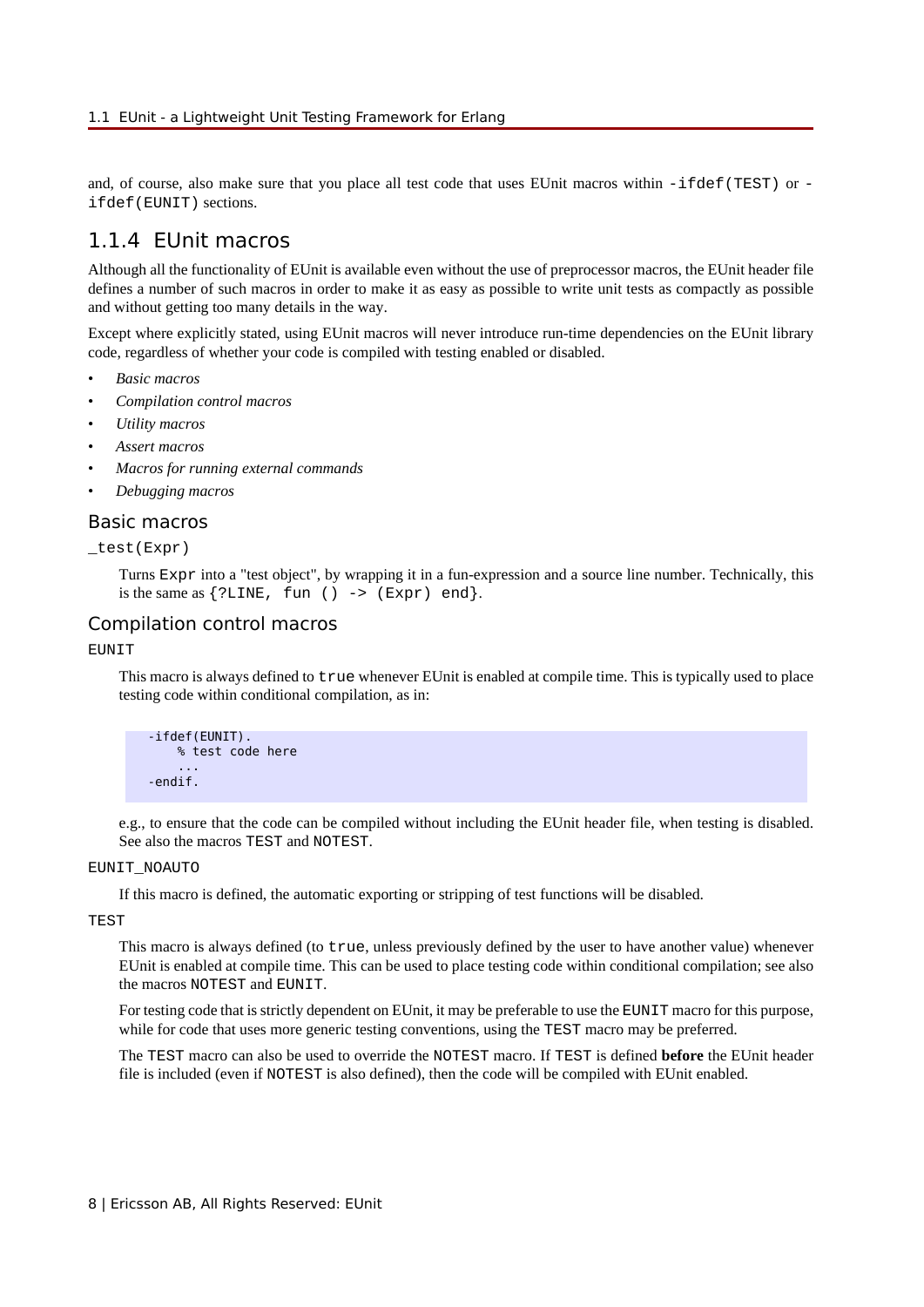### NOTEST

This macro is always defined (to true, unless previously defined by the user to have another value) whenever EUnit is **disabled** at compile time. (Compare the TEST macro.)

This macro can also be used for conditional compilation, but is more typically used to disable testing: If NOTEST is defined **before** the EUnit header file is included, and TEST is **not** defined, then the code will be compiled with EUnit disabled. See also *Disabling testing*.

### NOASSERT

If this macro is defined, the assert macros will have no effect, when testing is also disabled. See *Assert macros*. When testing is enabled, the assert macros are always enabled automatically and cannot be disabled.

#### ASSERT

If this macro is defined, it overrides the NOASSERT macro, forcing the assert macros to always be enabled regardless of other settings.

#### NODEBUG

If this macro is defined, the debugging macros will have no effect. See *Debugging macros*. NODEBUG also implies NOASSERT, unless testing is enabled.

#### DEBUG

If this macro is defined, it overrides the NODEBUG macro, forcing the debugging macros to be enabled.

#### Utility macros

The following macros can make tests more compact and readable:

```
LET(Var,Arg,Expr)
```
Creates a local binding Var = Arg in Expr. (This is the same as  $(\text{fun}(Var) ->(\text{Expr})\text{end})(Arg)$ .) Note that the binding is not exported outside of  $\text{Expr}$ , and that within  $\text{Expr}$ , this binding of  $\text{Var}$  will shadow any binding of Var in the surrounding scope.

#### IF(Cond,TrueCase,FalseCase)

Evaluates TrueCase if Cond evaluates to true, or otherwise evaluates FalseCase if Cond evaluates to false. (This is the same as (case (Cond) of true->(TrueCase); false->(FalseCase) end).) Note that it is an error if Cond does not yield a boolean value.

# Assert macros

(Note that these macros also have corresponding forms which start with an " " (underscore) character, as in ? \_assert(BoolExpr), that create a "test object" instead of performing the test immediately. This is equivalent to writing ? test(assert(BoolExpr)), etc.)

If the macro NOASSERT is defined before the EUnit header file is included, these macros have no effect when testing is also disabled; see *Compilation control macros* for details.

#### assert(BoolExpr)

Evaluates the expression BoolExpr, if testing is enabled. Unless the result is true, an informative exception will be generated. If there is no exception, the result of the macro expression is the atom  $\alpha$ k, and the value of BoolExpr is discarded. If testing is disabled, the macro will not generate any code except the atom ok, and BoolExpr will not be evaluated.

Typical usage:

?assert(f(X, Y) =:=  $[]$ )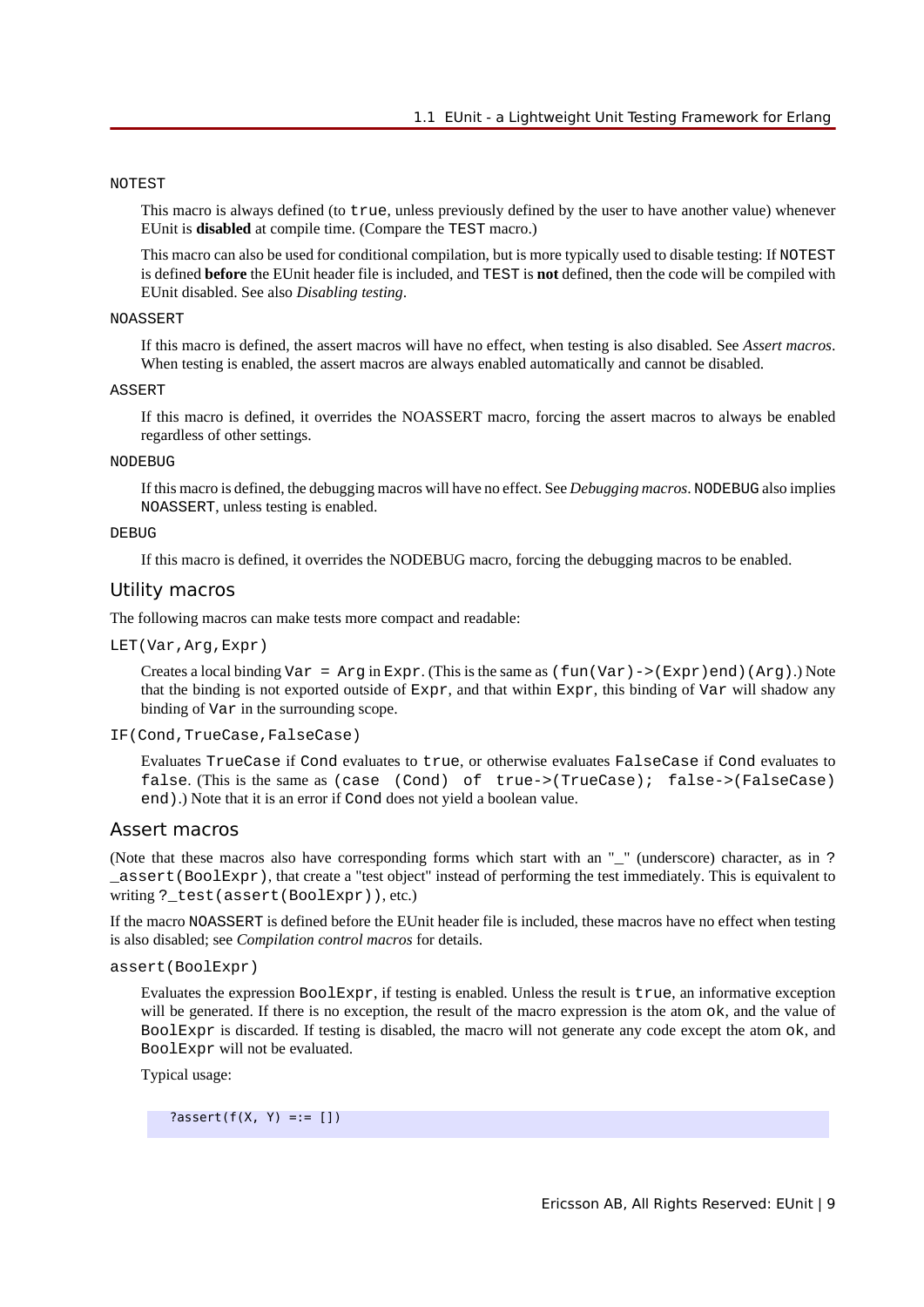The assert macro can be used anywhere in a program, not just in unit tests, to check pre/postconditions and invariants. For example:

```
some recursive function(X, Y, Z) ->
    ?assert(X + Y > Z),
     ...
```
assertNot(BoolExpr)

Equivalent to assert(not (BoolExpr)).

assertMatch(GuardedPattern, Expr)

Evaluates Expr and matches the result against GuardedPattern, if testing is enabled. If the match fails, an informative exception will be generated; see the assert macro for further details. GuardedPattern can be anything that you can write on the left hand side of the -> symbol in a case-clause, except that it cannot contain comma-separated guard tests.

The main reason for using  $a$ ssertMatch also for simple matches, instead of matching with  $=$ , is that it produces more detailed error messages.

Examples:

?assertMatch({found, {fred, \_}}, lookup(bloggs, Table))

?assertMatch( $[X|]$  when  $X > 0$ , binary to list(B))

assertNotMatch(GuardedPattern, Expr)

The inverse case of assertMatch, for convenience.

```
assertEqual(Expect, Expr)
```
Evaluates the expressions Expect and Expr and compares the results for equality, if testing is enabled. If the values are not equal, an informative exception will be generated; see the assert macro for further details.

assertEqual is more suitable than than assertMatch when the left-hand side is a computed value rather than a simple pattern, and gives more details than ?assert(Expect =:= Expr).

Examples:

```
 ?assertEqual("b" ++ "a", lists:reverse("ab"))
```
?assertEqual(foo(X), bar(Y))

assertNotEqual(Unexpected, Expr)

The inverse case of assertEqual, for convenience.

```
assertException(ClassPattern, TermPattern, Expr)
assertError(TermPattern, Expr)
assertExit(TermPattern, Expr)
assertThrow(TermPattern, Expr)
```
Evaluates Expr, catching any exception and testing that it matches the expected ClassPattern:TermPattern. If the match fails, or if no exception is thrown by Expr, an informative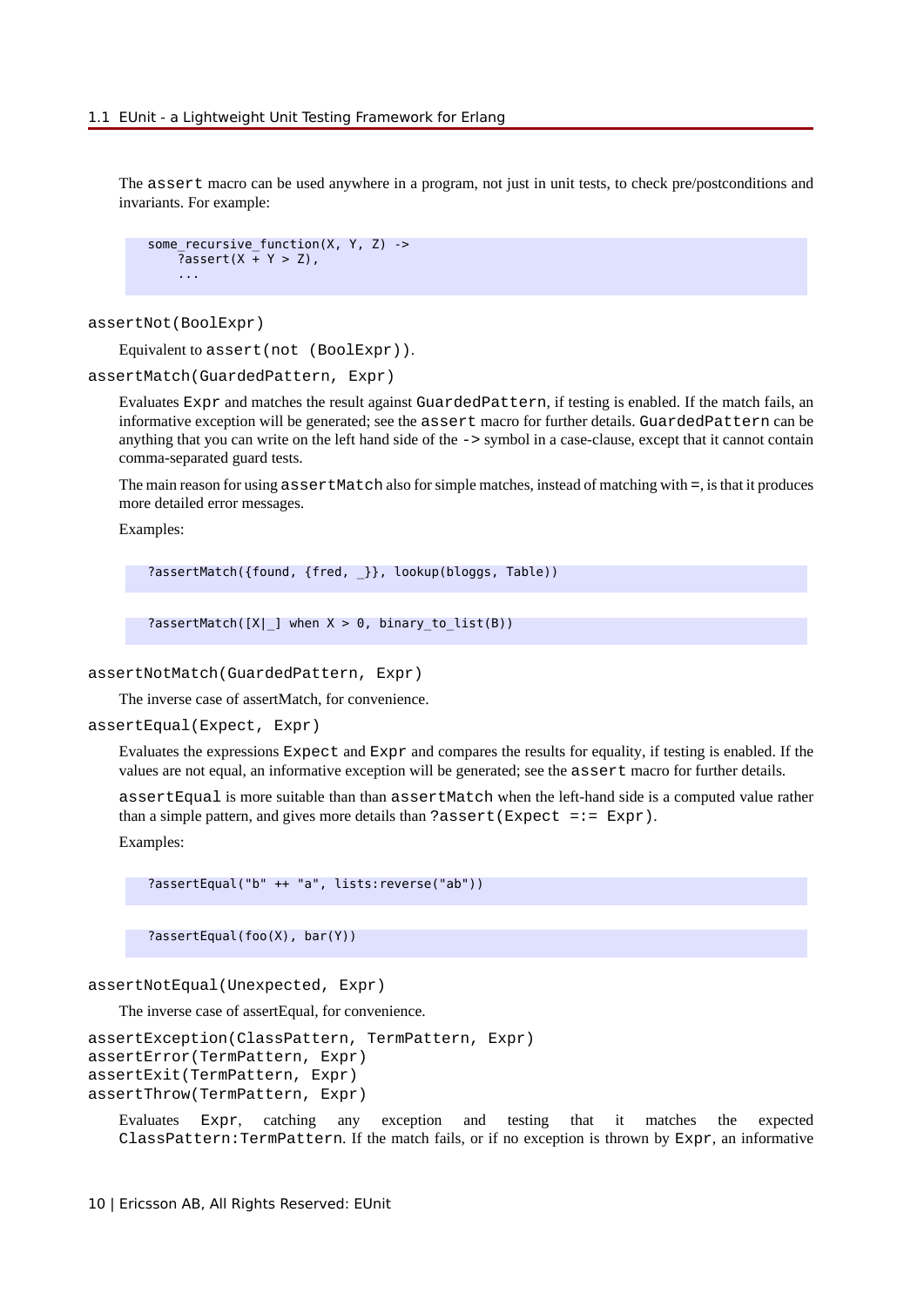exception will be generated; see the assert macro for further details. The assertError, assertExit, and assertThrow macros, are equivalent to using assertException with a ClassPattern of error, exit, or throw, respectively.

Examples:

```
 ?assertError(badarith, X/0)
```

```
 ?assertExit(normal, exit(normal))
```

```
 ?assertException(throw, {not_found,_}, throw({not_found,42}))
```
# Macros for running external commands

Keep in mind that external commands are highly dependent on the operating system. You can use the standard library function  $\circ s: type($  in test generator functions, to produce different sets of tests depending on the current operating system.

Note: these macros introduce a run-time dependency on the EUnit library code, if compiled with testing enabled.

```
assertCmd(CommandString)
```
Runs CommandString as an external command, if testing is enabled. Unless the returned status value is 0, an informative exception will be generated. If there is no exception, the result of the macro expression is the atom ok. If testing is disabled, the macro will not generate any code except the atom ok, and the command will not be executed.

Typical usage:

?assertCmd("mkdir foo")

assertCmdStatus(N, CommandString)

Like the assert Cmd (CommandString) macro, but generates an exception unless the returned status value is N.

assertCmdOutput(Text, CommandString)

Runs CommandString as an external command, if testing is enabled. Unless the output produced by the command exactly matches the specified string Text, an informative exception will be generated. (Note that the output is normalized to use a single LF character as line break on all platforms.) If there is no exception, the result of the macro expression is the atom ok. If testing is disabled, the macro will not generate any code except the atom ok, and the command will not be executed.

cmd(CommandString)

Runs CommandString as an external command. Unless the returned status value is 0 (indicating success), an informative exception will be generated; otherwise, the result of the macro expression is the output produced by the command, as a flat string. The output is normalized to use a single LF character as line break on all platforms.

This macro is useful in the setup and cleanup sections of fixtures, e.g., for creating and deleting files or perform similar operating system specific tasks, to make sure that the test system is informed of any failures.

A Unix-specific example:

{setup,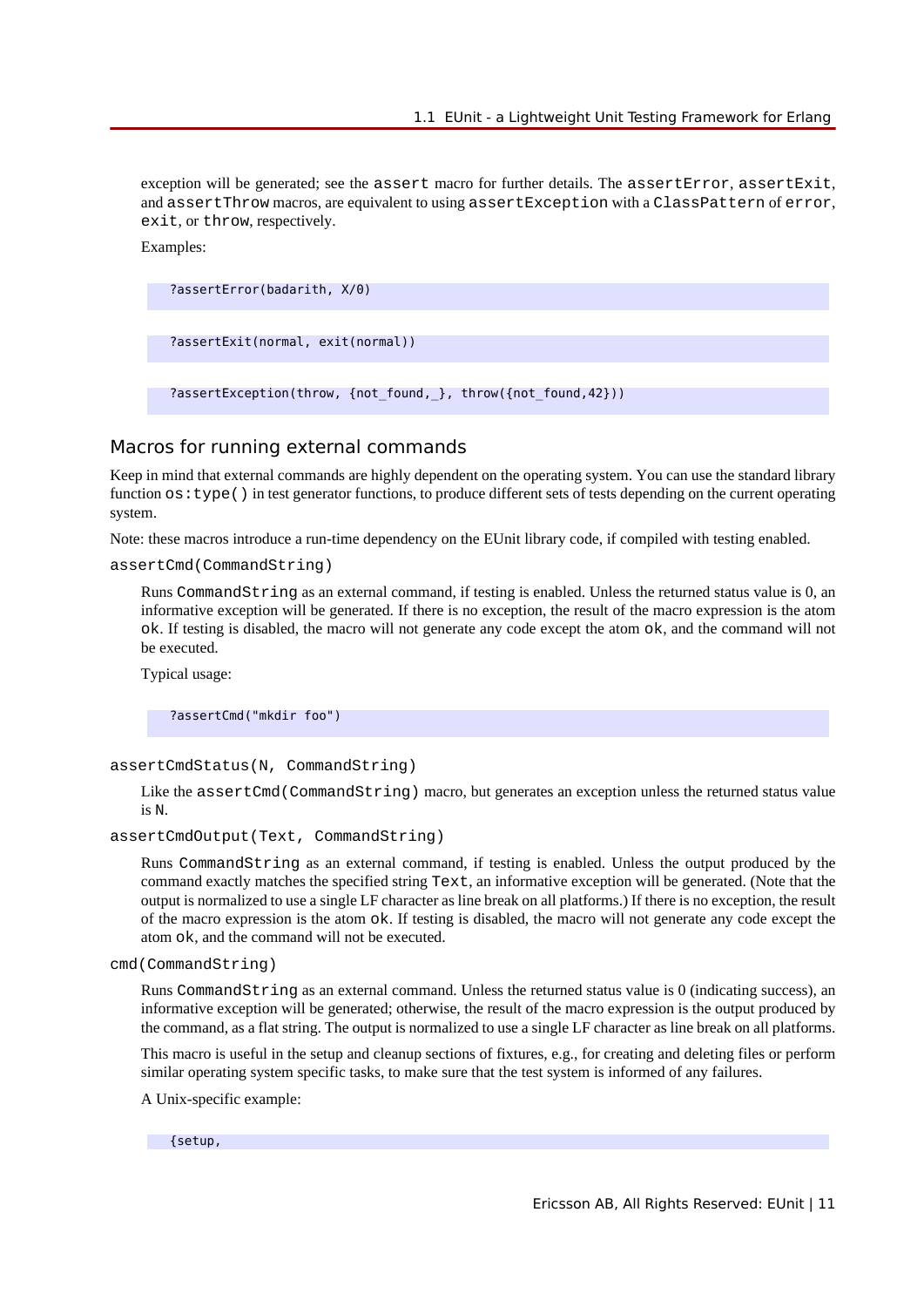```
 fun () -> ?cmd("mktemp") end,
 fun (FileName) -> ?cmd("rm " ++ FileName) end,
 ...}
```
# Debugging macros

To help with debugging, EUnit defines several useful macros for printing messages directly to the console (rather than to the standard output). Furthermore, these macros all use the same basic format, which includes the file and line number where they occur, making it possible in some development environments (e.g., when running Erlang in an Emacs buffer) to simply click on the message and jump directly to the corresponding line in the code.

If the macro NODEBUG is defined before the EUnit header file is included, these macros have no effect; see *Compilation control macros* for details.

debugHere

Just prints a marker showing the current file and line number. Note that this is an argument-less macro. The result is always ok.

debugMsg(Text)

Outputs the message Text (which can be a plain string, an IO-list, or just an atom). The result is always ok.

debugFmt(FmtString, Args)

This formats the text like io:format(FmtString, Args) and outputs it like debugMsg. The result is always ok.

debugVal(Expr)

Prints both the source code for Expr and its current value. E.g., ?debugVal( $f(X)$ ) might be displayed as " $f(X)$  = 42". (Large terms are truncated to the depth given by the macro EUNIT DEBUG VAL DEPTH, which defaults to 15 but can be overridden by the user.) The result is always the value of Expr, so this macro can be wrapped around any expression to display its value when the code is compiled with debugging enabled.

debugVal(Expr, Depth)

Like debugVal (Expr), but prints terms truncated to the given depth.

debugTime(Text,Expr)

Prints Text and the wall clock time for evaluation of Expr. The result is always the value of Expr, so this macro can be wrapped around any expression to show its run time when the code is compiled with debugging enabled. For example, List1 = ?debugTime("sorting", lists:sort(List)) might show as "sorting: 0.015 s".

# 1.1.5 EUnit test representation

The way EUnit represents tests and test sets as data is flexible, powerful, and concise. This section describes the representation in detail.

- *Simple test objects*
- *Test sets and deep lists*
- *Titles*
- *Primitives*
- *Control*
- *Fixtures*
- *Lazy generators*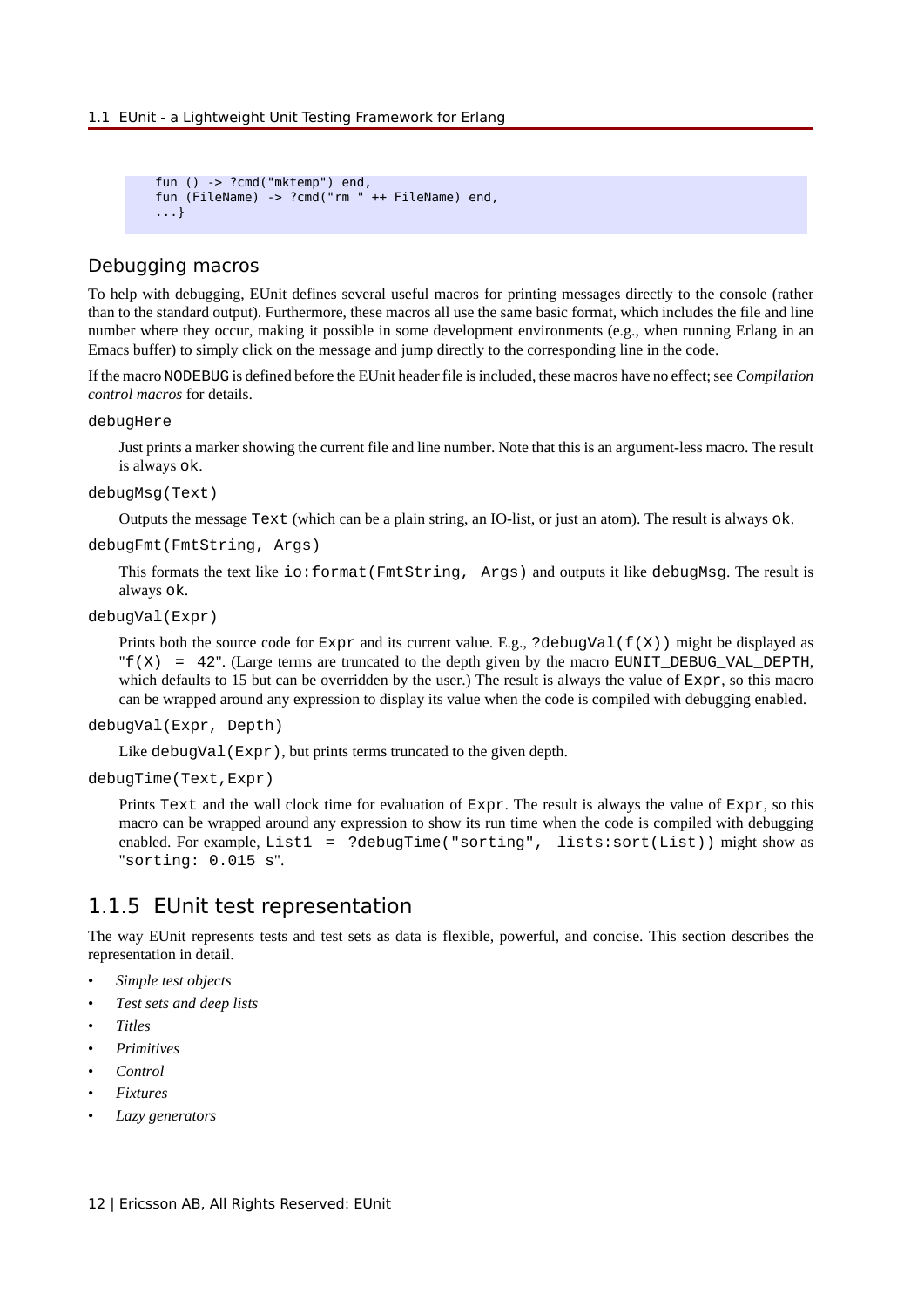# Simple test objects

A **simple test object** is one of the following:

• A nullary functional value (i.e., a fun that takes zero arguments). Examples:

fun () -> ... end

fun some\_function/0

fun some\_module:some\_function/0

- A tuple {test, ModuleName, FunctionName}, where ModuleName and FunctionName are atoms, referring to the function ModuleName:FunctionName/0
- (Obsolete) A pair of atoms {ModuleName, FunctionName}, equivalent to {test, ModuleName, FunctionName} if nothing else matches first. This might be removed in a future version.
- A pair {LineNumber, SimpleTest}, where LineNumber is a nonnegative integer and SimpleTest is another simple test object. LineNumber should indicate the source line of the test. Pairs like this are usually only created via ?\_test(...) macros; see *Basic macros*.

In brief, a simple test object consists of a single function that takes no arguments (possibly annotated with some additional metadata, i.e., a line number). Evaluation of the function either **succeeds**, by returning some value (which is ignored), or **fails**, by throwing an exception.

# Test sets and deep lists

A test set can be easily created by placing a sequence of test objects in a list. If  $T_1, ..., T_N$  are individual test objects, then  $[T_1, \ldots, T_N]$  is a test set consisting of those objects (in that order).

Test sets can be joined in the same way: if  $S_1$ , ...,  $S_K$  are test sets, then  $[S_1, \ldots, S_K]$  is also a test set, where the tests of  $S_i$  are ordered before those of  $S_i$  (i+1), for each subset  $S_i$ .

Thus, the main representation of test sets is **deep lists**, and a simple test object can be viewed as a test set containing only a single test; there is no difference between T and [T].

A module can also be used to represent a test set; see ModuleName under *Primitives* below.

# Titles

Any test or test set  $T$  can be annotated with a title, by wrapping it in a pair  $\{\text{Title}, T\}$ , where  $\text{Title}$  is a string. For convenience, any test which is normally represented using a tuple can simply be given a title string as the first element, i.e., writing {"The Title", ...} instead of adding an extra tuple wrapper as in {"The Title", {...}}.

# Primitives

The following are primitives, which do not contain other test sets as arguments:

ModuleName::atom()

A single atom represents a module name, and is equivalent to {module, ModuleName}. This is often used as in the call eunit: test (some\_module).

```
{module, ModuleName::atom()}
```
This composes a test set from the exported test functions of the named module, i.e., those functions with arity zero whose names end with test or test. Basically, the ... test() functions become simple tests, while the ...\_test\_() functions become generators.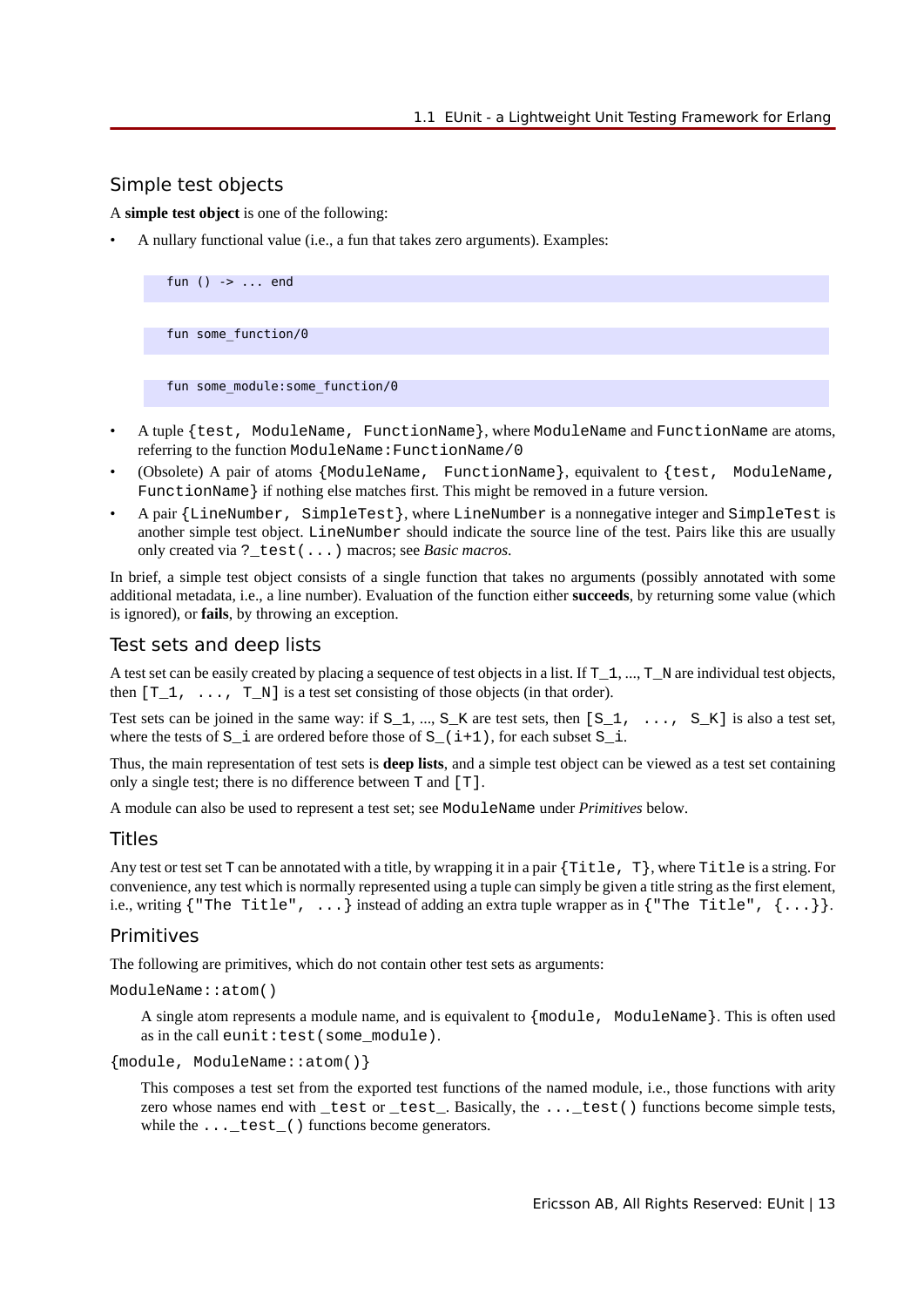In addition, EUnit will also look for another module whose name is ModuleName plus the suffix tests, and if it exists, all the tests from that module will also be added. (If ModuleName already contains the suffix  $_t$  tests, this is not done.) E.g., the specification {module, mymodule} will run all tests in the modules mymodule and mymodule tests. Typically, the tests module should only contain test cases that use the public interface of the main module (and no other code).

{application, AppName::atom(), Info::list()}

This is a normal Erlang/OTP application descriptor, as found in an .app file. The resulting test set consists of the modules listed in the modules entry in Info.

```
{application, AppName::atom()}
```
This creates a test set from all the modules belonging to the specified application, by consulting the application's .app file (see {file, FileName}), or if no such file exists, by testing all object files in the application's ebin-directory (see {dir, Path}); if that does not exist, the code: lib\_dir(AppName) directory is used.

```
Path::string()
```
A single string represents the path of a file or directory, and is equivalent to  $\{\text{file}, \text{Path}\}, \text{or } \{\text{dir}, \text{Path}\}, \text{or } \{\text{dir}, \text{Path}\}, \text{or } \{\text{dir}, \text{Path}\}, \text{or } \{\text{dir}, \text{Path}\}, \text{or } \{\text{dir}, \text{Path}\}, \text{or } \{\text{dir}, \text{Path}\}, \text{or } \{\text{dir}, \text{Path}\}, \text{or } \{\text$ respectively, depending on what Path refers to in the file system.

```
{file, FileName::string()}
```
If FileName has a suffix that indicates an object file (.beam), EUnit will try to reload the module from the specified file and test it. Otherwise, the file is assumed to be a text file containing test specifications, which will be read using the standard library function file:path\_consult/2.

Unless the file name is absolute, the file is first searched for relative to the current directory, and then using the normal search path (code:get\_path()). This means that the names of typical "app" files can be used directly, without a path, e.g., "mnesia.app".

```
{dir, Path::string()}
```
This tests all object files in the specified directory, as if they had been individually specified using {file, FileName}.

```
{qenerator, GenFun::(() -> Tests)}
```
The generator function GenFun is called to produce a test set.

{generator, ModuleName::atom(), FunctionName::atom()}

The function ModuleName:FunctionName() is called to produce a test set.

```
\{with, X::any(), [AbstractTestFun::((any()) -> any())]\}
```
Distributes the value X over the unary functions in the list, turning them into nullary test functions. An AbstractTestFun is like an ordinary test fun, but takes one argument instead of zero - it's basically missing some information before it can be a proper test. In practice,  $\{with, X, [F_1, \ldots, F_N] \}$  is equivalent to  $[fun ( ) \rightarrow F_1(X)$  end, ..., fun () ->  $F_N(X)$  end]. This is particularly useful if your abstract test functions are already implemented as proper functions:  $\{\text{with}, \text{ FD}, \text{ [fun filetest_a/1,} \}$ fun filetest\_b/1, fun filetest\_c/1]} is equivalent to [fun () -> filetest\_a(FD) end, fun () -> filetest\_b(FD) end, fun () -> filetest\_c(FD) end], but much more compact. See also *Fixtures*, below.

### Control

The following representations control how and where tests are executed: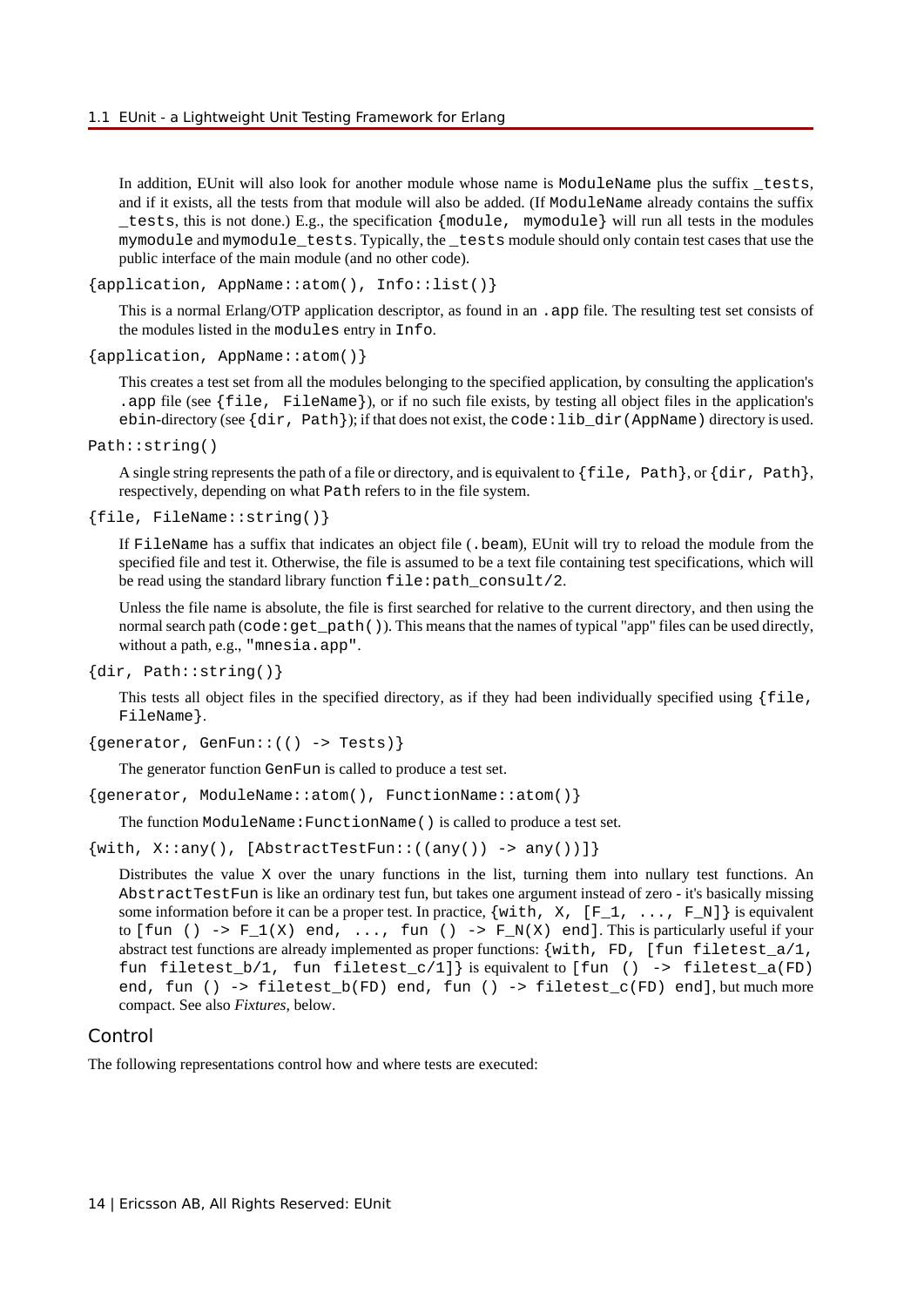{spawn, Tests}

Runs the specified tests in a separate subprocess, while the current test process waits for it to finish. This is useful for tests that need a fresh, isolated process state. (Note that EUnit always starts at least one such a subprocess automatically; tests are never executed by the caller's own process.)

```
{spawn, Node::atom(), Tests}
```
Like {spawn, Tests}, but runs the specified tests on the given Erlang node.

```
{timeout, Time::number(), Tests}
```
Runs the specified tests under the given timeout. Time is in seconds; e.g., 60 means one minute and 0.1 means 1/10th of a second. If the timeout is exceeded, the unfinished tests will be forced to terminate. Note that if a timeout is set around a fixture, it includes the time for setup and cleanup, and if the timeout is triggered, the entire fixture is abruptly terminated (without running the cleanup). The default timeout for an individual test is 5 seconds.

```
{inorder, Tests}
```
Runs the specified tests in strict order. Also see {inparallel, Tests}. By default, tests are neither marked as inorder or inparallel, but may be executed as the test framework chooses.

```
{inparallel, Tests}
```
Runs the specified tests in parallel (if possible). Also see {inorder, Tests}.

{inparallel, N::integer(), Tests}

Like {inparallel, Tests}, but running no more than N subtests simultaneously.

#### Fixtures

A "fixture" is some state that is necessary for a particular set of tests to run. EUnit's support for fixtures makes it easy to set up such state locally for a test set, and automatically tear it down again when the test set is finished, regardless of the outcome (success, failures, timeouts, etc.).

To make the descriptions simpler, we first list some definitions:

| Setup        | () $\rightarrow$ (R::any())                                                                            |
|--------------|--------------------------------------------------------------------------------------------------------|
| SetupX       | $(X:any() ) \rightarrow (R:any())$                                                                     |
| Cleanup      | $(R:any() ) \rightarrow any()$                                                                         |
| CleanupX     | $(X:any()$ , $R:any()$ $\rightarrow any()$                                                             |
| Instantiator | $((R:any()) \rightarrow Tests) \mid \{with,$<br>$[AbstractTestFun::((any()) \rightarrow$<br>$any()$ ]} |
| Where        | $local   spam   {spam, Node::atom() }$                                                                 |

Table  $1.1$ 

(these are explained in more detail further below.)

The following representations specify fixture handling for test sets:

{setup, Setup, Tests | Instantiator} {setup, Setup, Cleanup, Tests | Instantiator}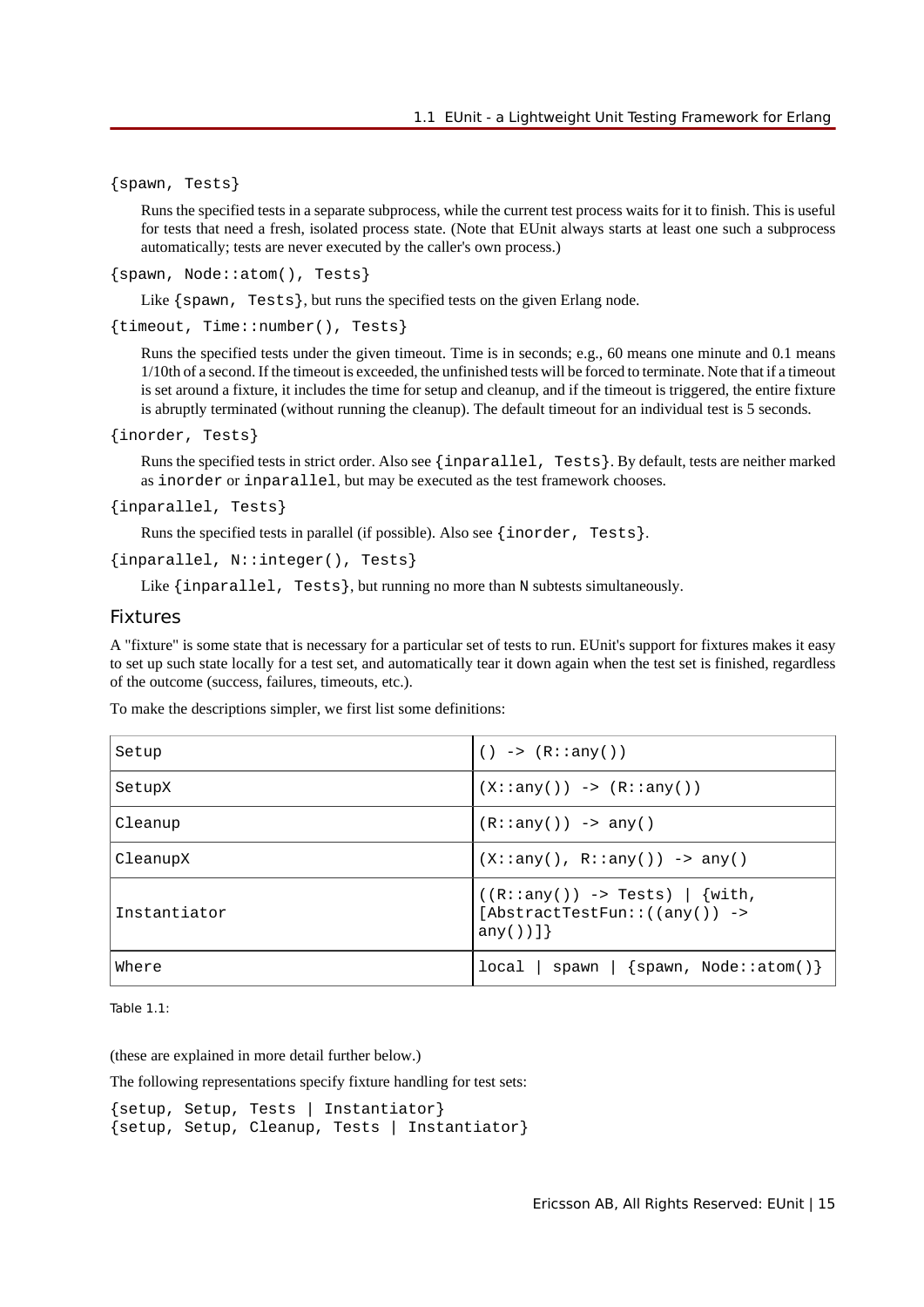{setup, Where, Setup, Tests | Instantiator} {setup, Where, Setup, Cleanup, Tests | Instantiator} setup sets up a single fixture for running all of the specified tests, with optional teardown afterwards. The arguments are described in detail below. {node, Node::atom(), Tests | Instantiator} {node, Node::atom(), Args::string(), Tests | Instantiator} node is like setup, but with a built-in behaviour: it starts a slave node for the duration of the tests. The atom Node should have the format nodename@full.machine.name, and Args are the optional arguments to the new node; see slave:start\_link/3 for details. {foreach, Where, Setup, Cleanup, [Tests | Instantiator]} {foreach, Setup, Cleanup, [Tests | Instantiator]}

```
{foreach, Where, Setup, [Tests | Instantiator]}
{foreach, Setup, [Tests | Instantiator]}
```
foreach is used to set up a fixture and optionally tear it down afterwards, repeated for each single one of the specified test sets.

```
{foreachx, Where, SetupX, CleanupX, Pairs::[\{X: \text{any}(), ((X: \text{any}()), R: \text{any}())\}-> Tests)}]}
{foreachx, SetupX, CleanupX, Pairs}
{foreachx, Where, SetupX, Pairs}
{foreachx, SetupX, Pairs}
```
foreachx is like foreach, but uses a list of pairs, each containing an extra argument X and an extended instantiator function.

A Setup function is executed just before any of the specified tests are run, and a Cleanup function is executed when no more of the specified tests will be run, regardless of the reason. A Setup function takes no argument, and returns some value which will be passed as it is to the Cleanup function. A Cleanup function should do whatever necessary and return some arbitrary value, such as the atom ok. (SetupX and CleanupX functions are similar, but receive one additional argument: some value X, which depends on the context.) When no Cleanup function is specified, a dummy function is used which has no effect.

An Instantiator function receives the same value as the Cleanup function, i.e., the value returned by the Setup function. It should then behave much like a generator (see *Primitives*), and return a test set whose tests have been **instantiated** with the given value. A special case is the syntax {with, [AbstractTestFun]} which represents an instantiator function that distributes the value over a list of unary functions; see *Primitives*: {with, X, [...]} for more details.

A Where term controls how the specified tests are executed. The default is spawn, which means that the current process handles the setup and teardown, while the tests are executed in a subprocess.  $\{$  spawn, Node $\}$  is like spawn, but runs the subprocess on the specified node. local means that the current process will handle both setup/teardown and running the tests - the drawback is that if a test times out so that the process is killed, the **cleanup will not be performed**; hence, avoid this for persistent fixtures such as file operations. In general, 'local' should only be used when:

- the setup/teardown needs to be executed by the process that will run the tests;
- no further teardown needs to be done if the process is killed (i.e., no state outside the process was affected by the setup)

### Lazy generators

Sometimes, it can be convenient not to produce the whole set of test descriptions before the testing begins; for example, if you want to generate a huge amount of tests that would take up too much space to keep in memory all at once.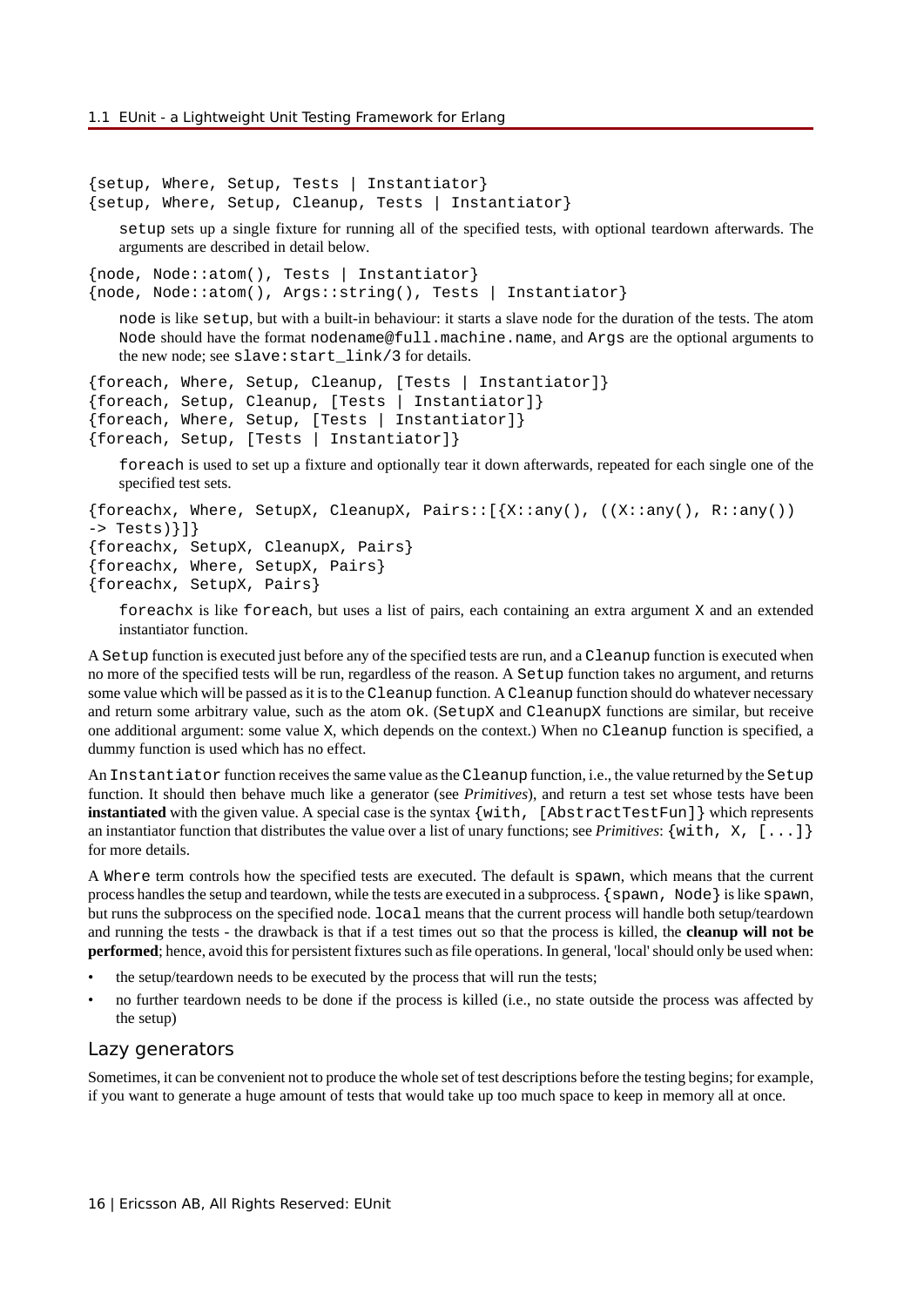It is fairly easy to write a generator which, each time it is called, either produces an empty list if it is done, or otherwise produces a list containing a single test case plus a new generator which will produce the rest of the tests. This demonstrates the basic pattern:

```
lazy_test() ->\overline{1}azy_gen(10000).
 lazy_gen(N) ->
      {generator,
     fun() ->
          if N > 0 ->
                    [?_test(...)
                   \vert lazy_gen(N-1)];
               true ->
                   \prod end
      end}.
```
When EUnit traverses the test representation in order to run the tests, the new generator will not be called to produce the next test until the previous test has been executed.

Note that it is easiest to write this kind of recursive generator using a help function, like the lazy\_gen/1 function above. It can also be written using a recursive fun, if you prefer to not clutter your function namespace and are comfortable with writing that kind of code.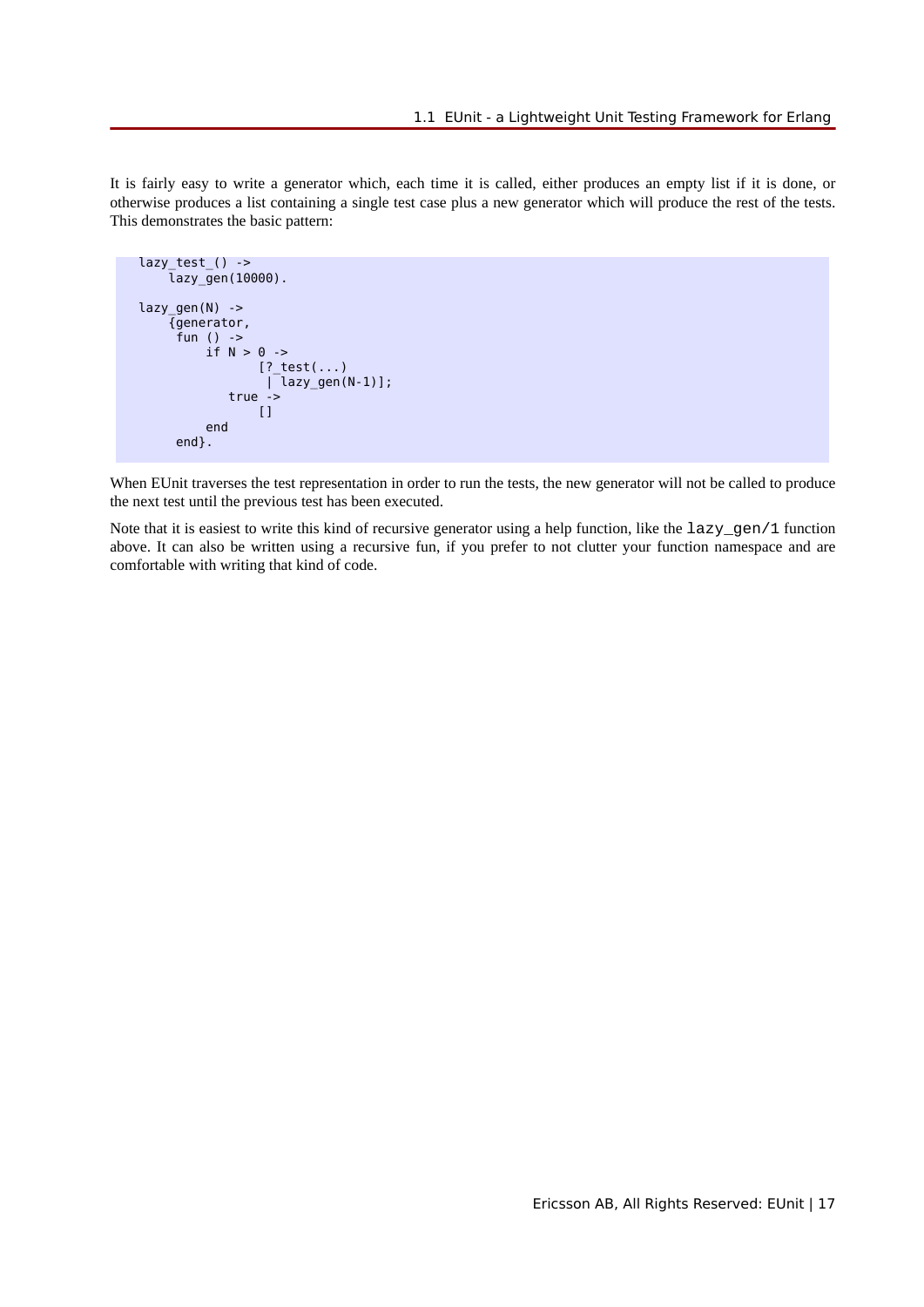# 2 Reference Manual

The **EUnit** application contains modules with support for unit testing.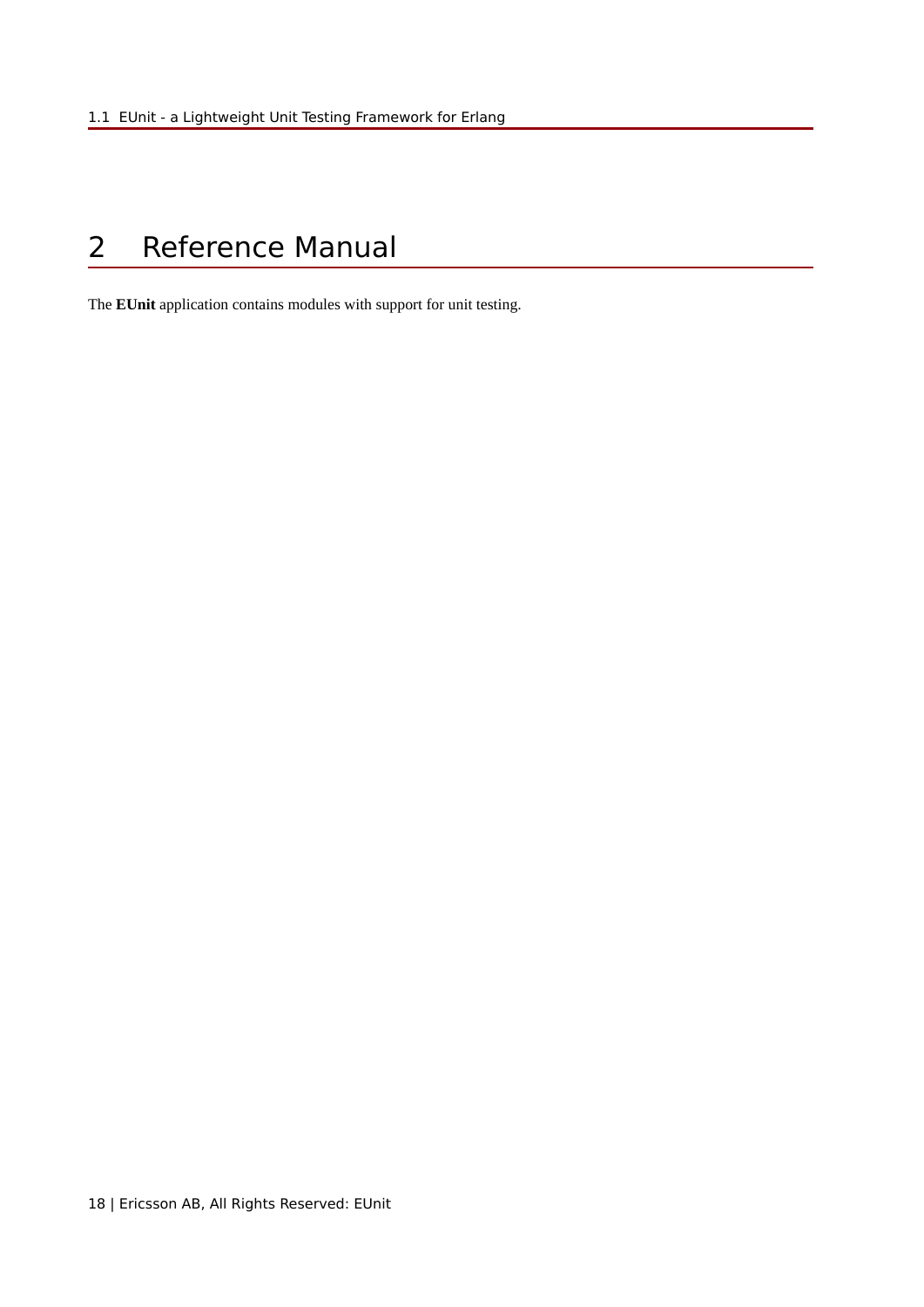#### eunit

# eunit

Erlang module

This module is the main EUnit user interface.

# Exports

 $start()$  ->  $term()$ Starts the EUnit server. Normally, you don't need to call this function; it is started automatically.

 $stop() \rightarrow term()$ Stops the EUnit server. Normally, you don't need to call this function.

```
test(Tests) -> term()
Equivalent to test(Tests, []).
```
## test(Tests::term(), Options::[term()]) -> ok | {error, term()}

Runs a set of tests. The format of Tests is described in the section *EUnit test representation* of the overview. Example:

eunit:test(fred)

runs all tests in the module fred and also any tests in the module fred\_tests, if that module exists.

Options:

verbose

Displays more details about the running tests.

Options in the environment variable EUNIT are also included last in the option list, i.e., have lower precedence than those in Options.

**See also:** *test/1*.